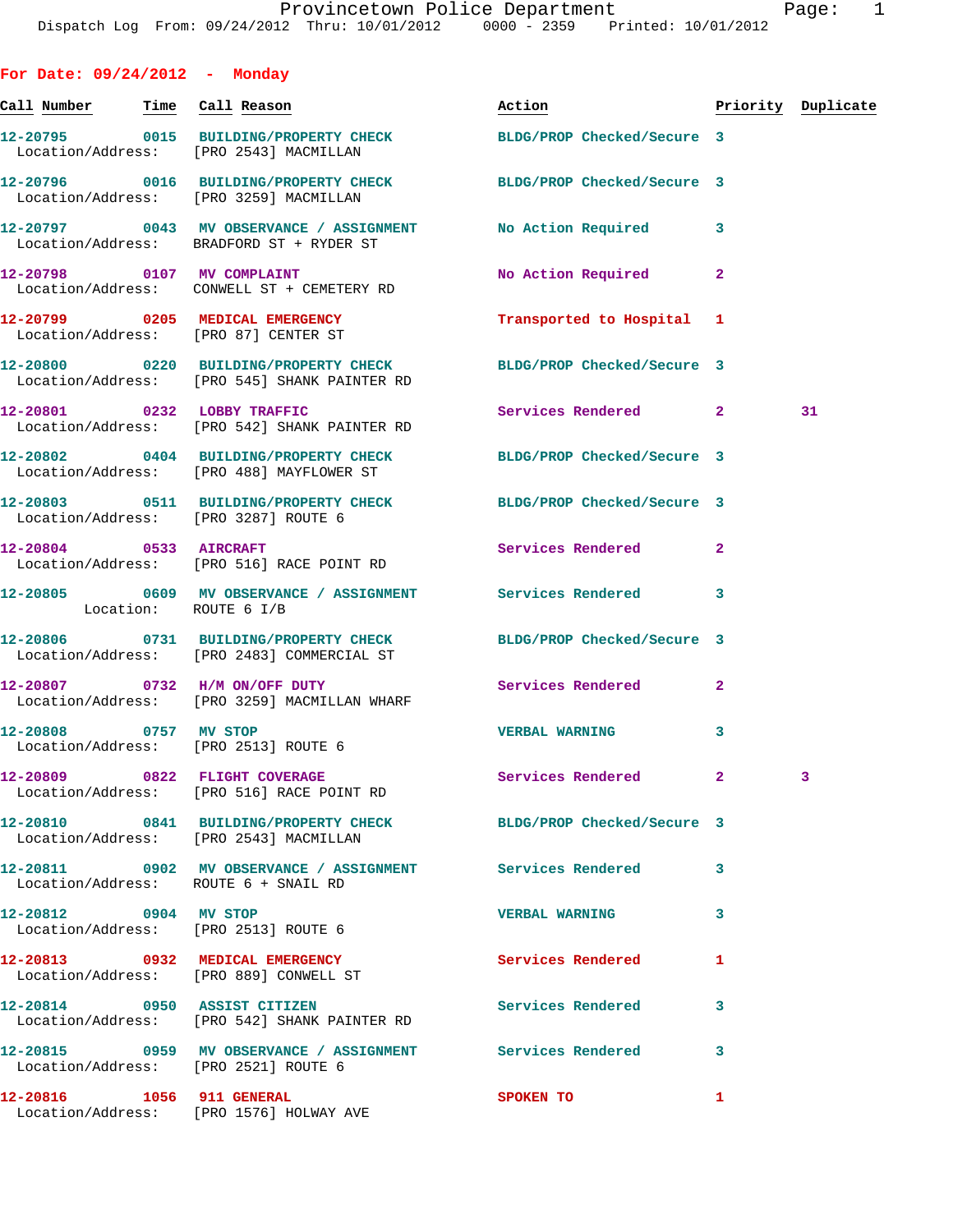|                                                            | Dispatch Log From: 09/24/2012 Thru: 10/01/2012 0000 - 2359 Printed: 10/01/2012                                 | Provincetown Police Department | Page: 2      |
|------------------------------------------------------------|----------------------------------------------------------------------------------------------------------------|--------------------------------|--------------|
|                                                            | 12-20817 1126 GENERAL INFO Services Rendered 3                                                                 |                                |              |
|                                                            | 12-20818 1203 PROPANE TANK ON BEACH Services Rendered 3<br>Location/Address: [PRO 822] COMMERCIAL ST           |                                |              |
|                                                            | 12-20819 1248 BUILDING/PROPERTY CHECK Services Rendered 3<br>Location/Address: [PRO 391] COMMERCIAL ST         |                                |              |
| 12-20820 1256 MV STOP                                      | Location/Address: [PRO 2513] ROUTE 6                                                                           | Citation/Warning Issued 3      |              |
|                                                            | 12-20821 1306 MV OBSERVANCE / ASSIGNMENT Services Rendered 3<br>Location/Address: [PRO 1645] HARRY KEMP        |                                |              |
| 12-20822 1314 MV STOP                                      | Location/Address: [PRO 2518] ROUTE 6                                                                           | <b>VERBAL WARNING</b>          | 3            |
|                                                            | 12-20823 1331 PARKING COMPLAINT / GENERAL Services Rendered 3<br>Location/Address: STANDISH ST                 |                                |              |
| 12-20824 1341 MV STOP                                      | Location/Address: [PRO 2356] STANDISH ST                                                                       | <b>VERBAL WARNING</b>          | 3            |
|                                                            | 12-20825 1349 GENERAL INFO                                                                                     | Services Rendered 3            |              |
| Location/Address: OLD COLONY WAY                           | 12-20826 1357 ILLEGAL DUMPING                                                                                  | Services Rendered              | $\mathbf{3}$ |
|                                                            | 12-20827 1421 MV ACCIDENT<br>Location/Address: STANDISH ST + COMMERCIAL ST                                     | Services Rendered 1            |              |
|                                                            | 12-20828 1438 CYCLE HIT AND RUN<br>Location/Address: [PRO 3128] CONWELL ST                                     | Services Rendered              | $\mathbf{2}$ |
|                                                            | 12-20829 1452 FOUND MA LICENSE<br>Location/Address: [PRO 542] SHANK PAINTER RD                                 | Services Rendered 3            |              |
|                                                            | 12-20830 1516 MEDICAL EMERGENCY<br>Location/Address: [PRO 440] HARRY KEMP WAY                                  | Transported to Hospital 1      |              |
| 12-20831 1534 COMPLAINT<br>Location/Address: COMMERCIAL ST |                                                                                                                | Services Rendered 3            |              |
|                                                            | 12-20832 1537 BUILDING/PROPERTY CHECK BLDG/PROP Checked/Secure 3<br>Location/Address: [PRO 3317] CEMETERY RD   |                                |              |
|                                                            | 12-20833 1607 ASSIST CITIZEN<br>Location/Address: [PRO 542] SHANK PAINTER RD                                   | <b>Services Rendered</b>       | 3            |
| 12-20834 1633 ALARM - GENERAL                              | Location/Address: [PRO 182] COMMERCIAL ST                                                                      | Services Rendered 1            |              |
|                                                            | 12-20835 1639 BUILDING/PROPERTY CHECK<br>Location/Address: [PRO 182] COMMERCIAL ST                             | BLDG/PROP Checked/Secure 3     |              |
|                                                            | 12-20836 1658 BUILDING/PROPERTY CHECK BLDG/PROP Checked/Secure 3<br>Location/Address: [PRO 488] MAYFLOWER ST   |                                |              |
|                                                            | 12-20837 1736 BUILDING/PROPERTY CHECK<br>Location/Address: [PRO 519] RACE POINT RD                             | BLDG/PROP Checked/Secure 3     |              |
|                                                            | 12-20838 1747 PARK, WALK & TALK<br>Location/Address: [PRO 175] COMMERCIAL ST                                   | Services Rendered 2            |              |
|                                                            | 12-20839 1750 BUILDING/PROPERTY CHECK<br>Location/Address: [PRO 175] COMMERCIAL ST                             | BLDG/PROP Checked/Secure 3     |              |
|                                                            | 12-20840 1931 BUILDING/PROPERTY CHECK BLDG/PROP Checked/Secure 3<br>Location/Address: [PRO 2206] COMMERCIAL ST |                                |              |
| 12-20841                                                   | 1936 MV OBSERVANCE / ASSIGNMENT                                                                                | Services Rendered 3            |              |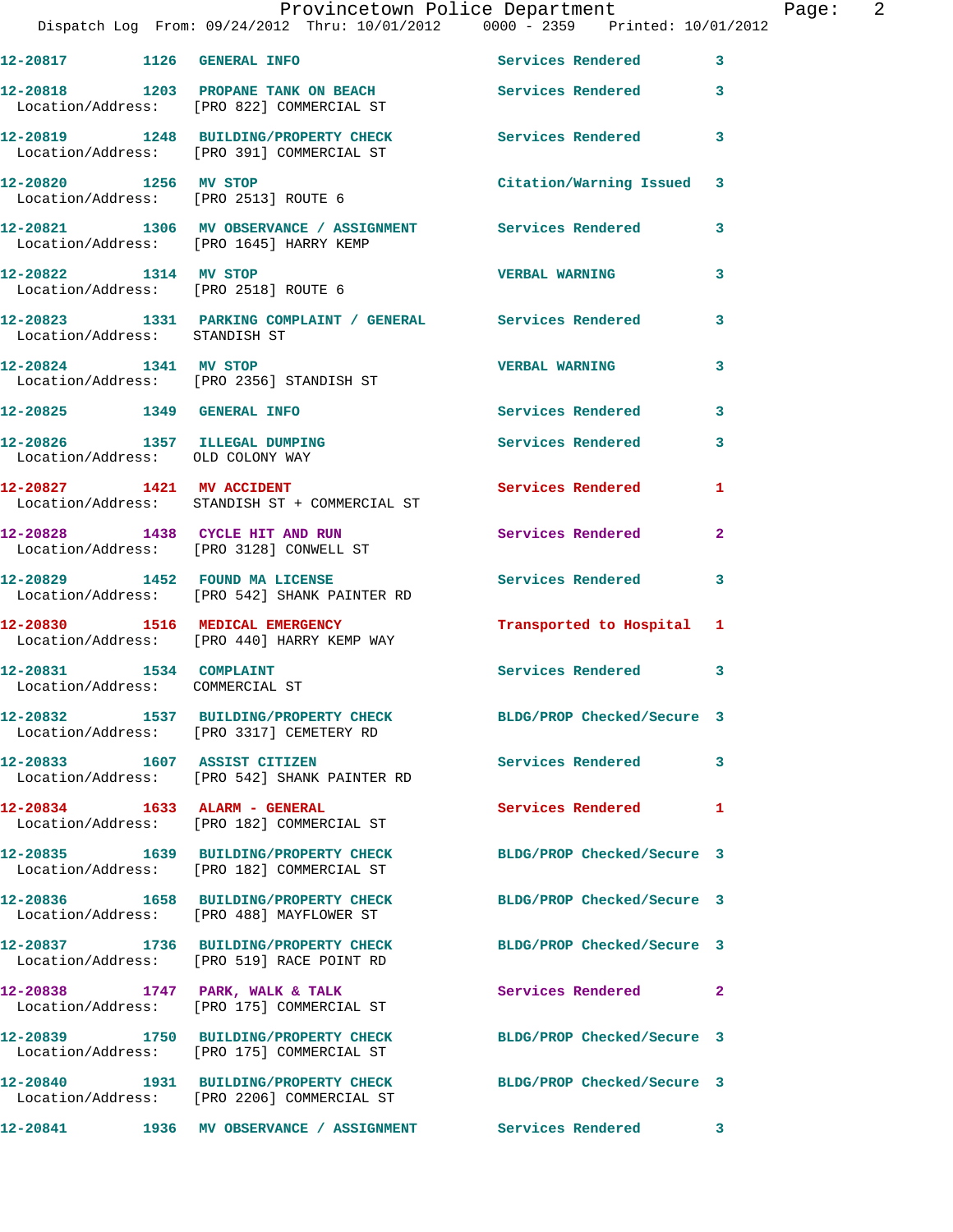|                                      | Dispatch Log From: 09/24/2012 Thru: 10/01/2012 0000 - 2359 Printed: 10/01/2012                                 | Provincetown Police Department |   | Page |
|--------------------------------------|----------------------------------------------------------------------------------------------------------------|--------------------------------|---|------|
| Location/Address: [PRO 2513] ROUTE 6 |                                                                                                                |                                |   |      |
| 12-20842 1939 MV STOP                | Location: [PRO 3672] TOWN LINE                                                                                 | <b>VERBAL WARNING</b>          | 3 |      |
| 12-20843 1950 MV STOP                | Location: [PRO 3672] TOWN LINE                                                                                 | <b>VERBAL WARNING</b>          | 3 |      |
|                                      | 12-20844 2046 BUILDING/PROPERTY CHECK Services Rendered<br>Location/Address: [PRO 2898] JEROME SMITH RD        |                                | 3 |      |
|                                      | 12-20845 2128 911 GENERAL-PSAP<br>Location/Address: [PRO 542] SHANK PAINTER RD                                 | No Action Required             | 1 |      |
| 12-20846 2131 911 GENERAL            | Location/Address: [PRO 542] SHANK PAINTER RD                                                                   | Services Rendered              | 1 |      |
| Location/Address: [PRO 433] RYDER ST | 12-20847 2148 BUILDING/PROPERTY CHECK BLDG/PROP Checked/Secure 3                                               |                                |   |      |
|                                      | 12-20848 2149 BUILDING/PROPERTY CHECK BLDG/PROP Checked/Secure 3<br>Location/Address: [PRO 1638] COMMERCIAL ST |                                |   |      |
|                                      | 12-20849 2155 MV STOP<br>Location/Address: BRADFORD ST + BREWSTER ST                                           | <b>VERBAL WARNING</b>          | 3 |      |
| 12-20850 2202 MV STOP                | Location/Address: SNAIL RD + COMMERCIAL ST                                                                     | <b>VERBAL WARNING</b>          | 3 |      |
|                                      | 12-20851 2336 BUILDING/PROPERTY CHECK<br>Location/Address: [PRO 530] SHANKPAINTER RD                           | BLDG/PROP Checked/Secure 3     |   |      |
|                                      | 12-20852 2344 BUILDING/PROPERTY CHECK BLDG/PROP Checked/Secure 3<br>Location/Address: [PRO 440] HARRY KEMP WAY |                                |   |      |
| For Date: $09/25/2012$ - Tuesday     |                                                                                                                |                                |   |      |
|                                      | 12-20853 0013 MV OBSERVANCE / ASSIGNMENT Services Rendered<br>Location/Address: [PRO 2577] BRADFORD ST         |                                | 3 |      |
|                                      | 12-20854 0028 ASSIST AGENCY / MUTUAL AID Services Rendered 3<br>Location/Address: [PRO 3670] SHANK PAINTER RD  |                                |   |      |
| 12-20855 0039 MV STOP                | Location/Address: WILLOW DR + HOWLAND ST                                                                       | <b>VERBAL WARNING</b>          | 3 |      |
|                                      | 12-20856 0045 MV OBSERVANCE / ASSIGNMENT Services Rendered<br>Location/Address: BRADFORD ST + RYDER ST         |                                | 3 |      |
| Location/Address: [PRO 2754] ROUTE 6 | 12-20857 0058 ASSIST AGENCY / MUTUAL AID Services Rendered                                                     |                                | 3 |      |
|                                      | 12-20858 0107 ASSIST CITIZEN<br>Location/Address: [PRO 399] COMMERCIAL ST                                      | Services Rendered              | 3 |      |
|                                      | 12-20859 0142 BUILDING/PROPERTY CHECK BLDG/PROP Checked/Secure 3<br>Location/Address: [PRO 519] RACE POINT RD  |                                |   |      |
|                                      | 12-20860 0151 INFO SERVICES - LOBBY<br>Location/Address: [PRO 542] SHANK PAINTER RD                            | Services Rendered 2            |   | 29   |
|                                      | 12-20861 0203 BUILDING/PROPERTY CHECK BLDG/PROP Checked/Secure 3<br>Location/Address: [PRO 1989] COMMERCIAL ST |                                |   |      |
|                                      | 12-20862 0215 NOISE COMPLAINT<br>Location/Address: [PRO 290] COMMERCIAL ST                                     | SPOKEN TO                      | 3 |      |
|                                      | 12-20863 0239 BUILDING/PROPERTY CHECK<br>Location/Address: [PRO 3259] MACMILLAN                                | BLDG/PROP Checked/Secure 3     |   |      |

age: 3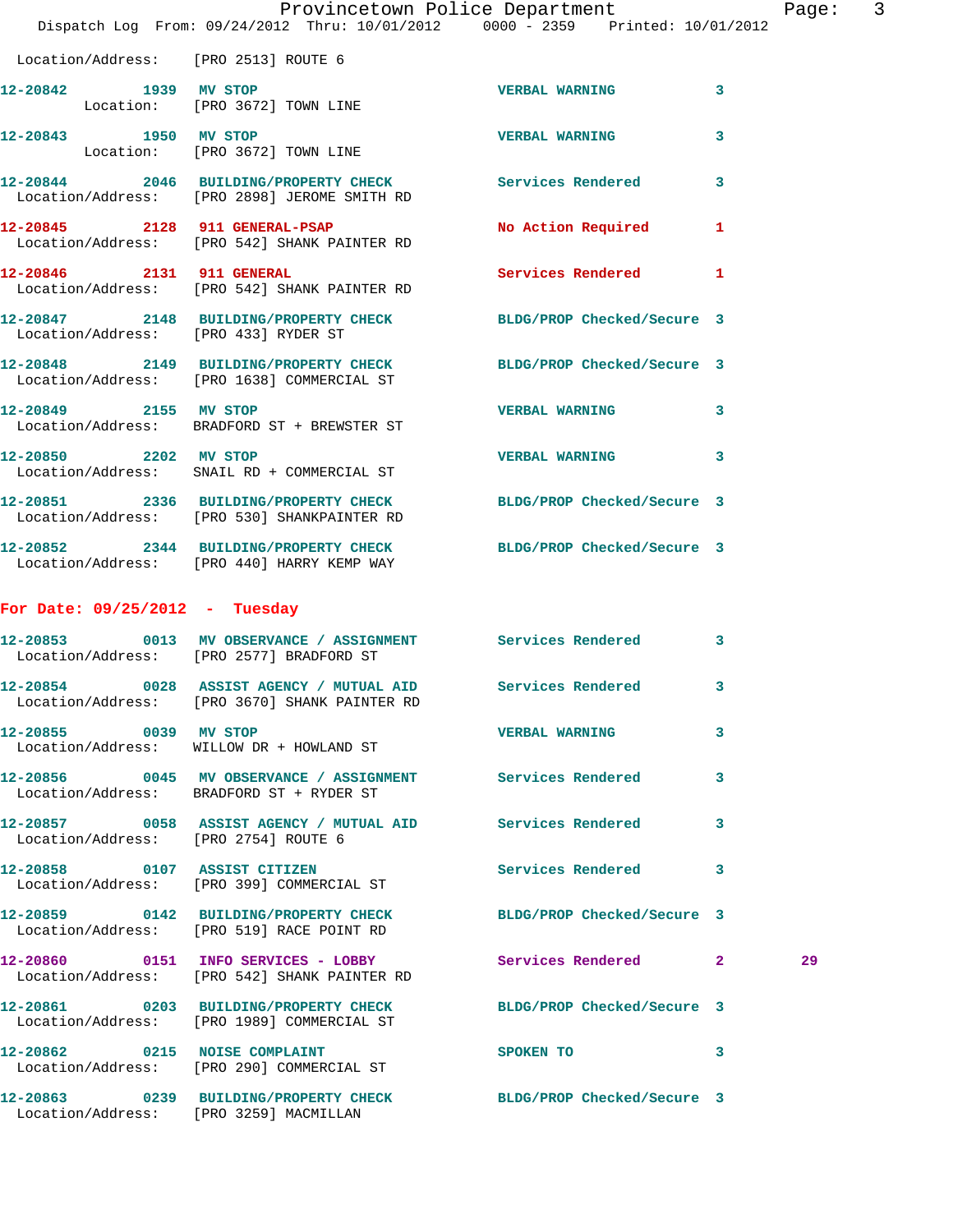|                                                               | Dispatch Log From: 09/24/2012 Thru: 10/01/2012 0000 - 2359 Printed: 10/01/2012                                 | Provincetown Police Department Page: 4 |                |
|---------------------------------------------------------------|----------------------------------------------------------------------------------------------------------------|----------------------------------------|----------------|
|                                                               | 12-20864 0507 BUILDING/PROPERTY CHECK Services Rendered 3<br>Location/Address: [PRO 337] COMMERCIAL ST         |                                        |                |
|                                                               | 12-20865 0507 BUILDING/PROPERTY CHECK BLDG/PROP Checked/Secure 3<br>Location/Address: [PRO 446] HOWLAND ST     |                                        |                |
|                                                               | 12-20866 0610 BUILDING/PROPERTY CHECK BLDG/PROP Checked/Secure 3<br>Location/Address: [PRO 1638] COMMERCIAL ST |                                        |                |
|                                                               | 12-20867   0727   H/M ON/OFF DUTY   Services Rendered   2<br>Location/Address: [PRO 3259] MACMILLAN WHARF      |                                        |                |
|                                                               | 12-20868 0732 ALARM TESTING<br>Location/Address: [PRO 440] HARRY KEMP WAY                                      | Services Rendered 1                    |                |
|                                                               | 12-20869 0734 PARK, WALK & TALK Services Rendered<br>Location/Address: [PRO 3277] SANDY HILL LN                |                                        | $\overline{2}$ |
|                                                               | 12-20870 0744 GENERAL INFO                                                                                     | Services Rendered 3                    |                |
|                                                               | 12-20871 0746 BUILDING/PROPERTY CHECK BLDG/PROP Checked/Secure 3<br>Location/Address: [PRO 3317] CEMETERY RD   |                                        |                |
|                                                               | 12-20872 0746 BUILDING/PROPERTY CHECK<br>Location/Address: [PRO 3318] CEMETERY RD                              | BLDG/PROP Checked/Secure 3             |                |
|                                                               | 12-20873 0748 GENERAL INFO                                                                                     | Services Rendered 3                    |                |
| Location/Address: [PRO 569] WINSLOW ST                        | 12-20874 0802 SCHOOL CROSSING                                                                                  | Services Rendered 3                    |                |
|                                                               | 12-20875 0812 MV OBSERVANCE / ASSIGNMENT Services Rendered<br>Location/Address: [PRO 1645] HARRY KEMP          |                                        | $\mathbf{3}$   |
| Location/Address: [PRO 2513] ROUTE 6                          | 12-20876 0819 MV STOP                                                                                          | Citation/Warning Issued 3              |                |
| Location/Address: [PRO 571] ALDEN ST                          | 12-20877 0831 BUILDING/PROPERTY CHECK BLDG/PROP Checked/Secure 3                                               |                                        |                |
| 12-20878 0843 MV STOP<br>Location/Address: [PRO 2513] ROUTE 6 |                                                                                                                | <b>VERBAL WARNING</b>                  | 3              |
|                                                               | 12-20879 0845 PARK, WALK & TALK<br>Location/Address: [PRO 526] RYDER ST EXT                                    | Services Rendered                      | $\mathbf{2}$   |
| Location/Address: [PRO 564] BAYBERRY                          | 12-20880 0852 BUILDING/PROPERTY CHECK BLDG/PROP Checked/Secure 3                                               |                                        |                |
|                                                               | 12-20881 0854 FIRE ALARM DRILL<br>Location/Address: [PRO 569] WINSLOW ST                                       | Services Rendered 1                    |                |
| 12-20882 0903 MV STOP                                         | Location/Address: [PRO 2513] ROUTE 6                                                                           | <b>VERBAL WARNING</b>                  | 3              |
|                                                               | 12-20883 0909 ALARM TESTING<br>Location/Address: [PRO 489] MAYFLOWER AVE                                       | <b>Services Rendered</b>               | 1              |
|                                                               | 12-20884 0927 DOG BITE<br>Location/Address: [PRO 440] HARRY KEMP WAY                                           | Services Rendered                      | 2              |
|                                                               | 12-20885 0937 STREET SWEEP TOW<br>Location/Address: [PRO 1627] COMMERCIAL ST                                   | <b>Vehicle Towed</b>                   | 3              |
|                                                               | 12-20886 0940 STREET SWEEP TOW<br>Location/Address: [PRO 1550] COMMERCIAL ST                                   | <b>Vehicle Towed</b>                   | 3              |
| Location/Address: [PRO 521] ROUTE 6                           | 12-20888 0953 BUILDING/PROPERTY CHECK Services Rendered                                                        |                                        | 3              |
|                                                               | 12-20889 1001 FIRE ALARM TESTING                                                                               | Services Rendered 1                    |                |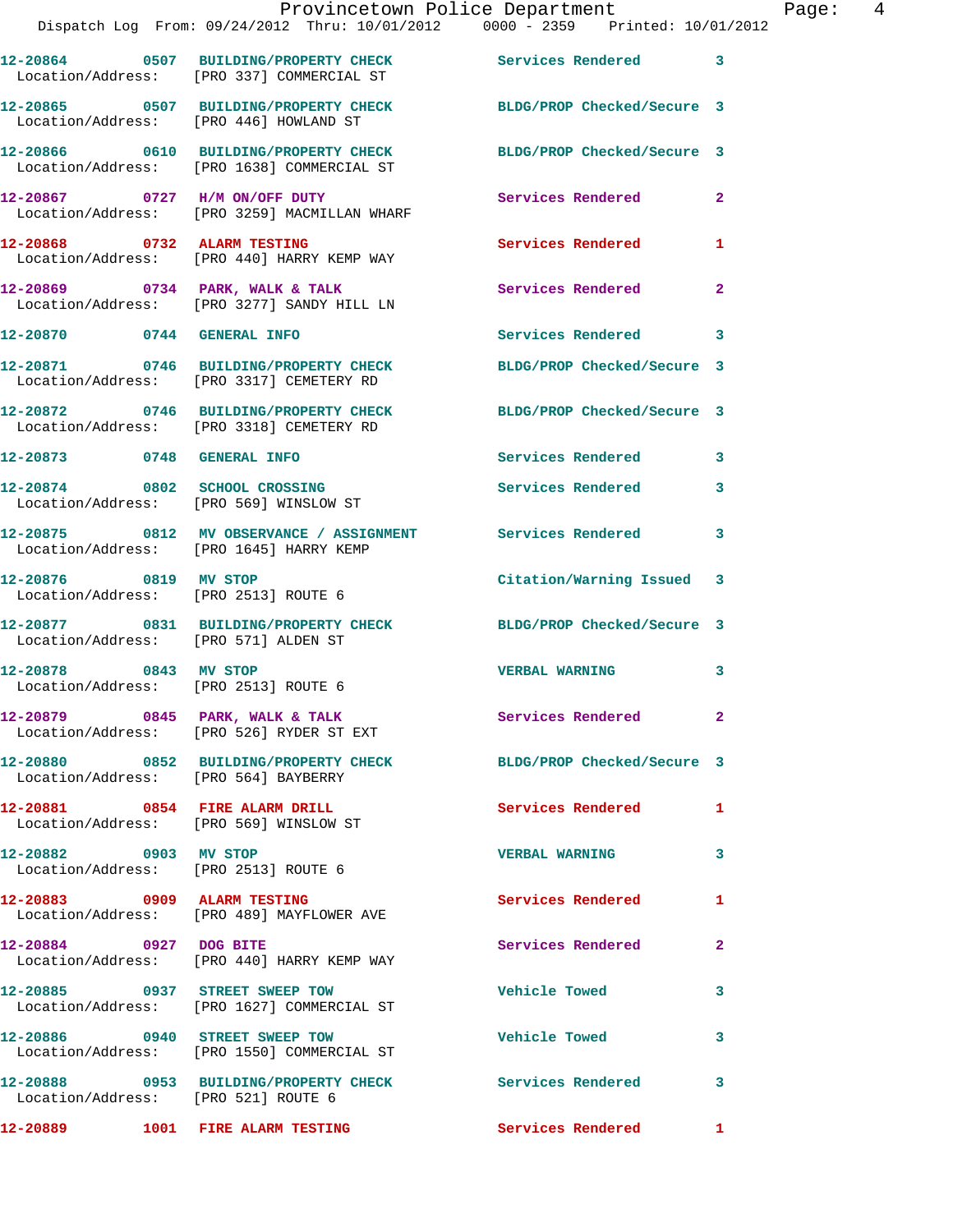|                                                                   | Provincetown Police Department<br>Dispatch Log From: 09/24/2012 Thru: 10/01/2012 0000 - 2359 Printed: 10/01/2012 |                          |                | Pag |
|-------------------------------------------------------------------|------------------------------------------------------------------------------------------------------------------|--------------------------|----------------|-----|
|                                                                   | Location/Address: [PRO 484] MASONIC PL                                                                           |                          |                |     |
| Location/Address: ROUTE 6 + SNAIL RD                              | 12-20890 1002 MV OBSERVANCE / ASSIGNMENT Services Rendered                                                       |                          | 3              |     |
| 12-20891 1022 MV STOP                                             | Location/Address: [PRO 2513] ROUTE 6                                                                             | <b>VERBAL WARNING</b>    | 3              |     |
| 12-20893 1044 MV STOP<br>Location/Address: [PRO 2101] SNAIL RD    |                                                                                                                  | <b>VERBAL WARNING</b>    | 3              |     |
|                                                                   | 12-20894 1109 MV ACCIDENT<br>Location/Address: [PRO 3259] MACMILLAN WHARF                                        | Services Rendered        | 1              |     |
|                                                                   | 12-20895 1112 PARK, WALK & TALK<br>Location/Address: [PRO 285] COMMERCIAL ST                                     | <b>Services Rendered</b> | $\overline{a}$ |     |
|                                                                   | 12-20896 1117 LARCENY/SIGNS<br>Location/Address: [PRO 2728] COMMERCIAL ST                                        | Services Rendered        | $\mathbf{2}$   |     |
|                                                                   | 12-20897 1127 ASSIST CITIZEN<br>Location/Address: [PRO 27] BRADFORD ST                                           | <b>Services Rendered</b> | 3              |     |
| Location/Address: [PRO 3222] ALDEN ST                             | 12-20898 1133 MEDICAL EMERGENCY                                                                                  | Transported to Hospital  | 1              |     |
|                                                                   | 12-20899 1135 PARK, WALK & TALK<br>Location/Address: [PRO 537] SHANK PAINTER RD                                  | Services Rendered        | $\overline{a}$ |     |
|                                                                   | 12-20900 1145 LOST/STOLEN PLATE<br>Location/Address: [PRO 542] SHANK PAINTER RD                                  | Services Rendered        | $\overline{a}$ |     |
|                                                                   | 12-20901 1253 FIRE ALARM TESTING Services Rendered<br>Location/Address: [PRO 485] MASONIC PL                     |                          | 1              |     |
|                                                                   | 12-20902 1303 MEDICAL EMERGENCY<br>Location/Address: STANDISH AVE + COMMERCIAL ST                                | Services Rendered        | 1              |     |
|                                                                   | 12-20903 1309 LOST BOOM BOX/BAG OF TAPES Services Rendered<br>Location/Address: [PRO 2490] PROVINCELANDS RD      |                          | 3              |     |
| 12-20904 1331 FLIGHT COVERAGE                                     | Location/Address: [PRO 516] RACE POINT RD                                                                        | Services Rendered        | $\mathbf{2}$   |     |
| 12-20905 1341 KEEP THE PEACE<br>Location/Address: WHORFS CT       |                                                                                                                  | Services Rendered        | $\overline{2}$ | 1   |
|                                                                   | 12-20906 1436 FOUND EYE GLASSES<br>Location/Address: [PRO 542] SHANK PAINTER RD                                  | Services Rendered        | 3              |     |
| 12-20907 1500 911 GENERAL<br>Location/Address: [PRO 1471] COOK ST |                                                                                                                  | Services Rendered        | 1              |     |
|                                                                   | 12-20909 1521 BAG AT MARINE SPECIALTIES<br>Location/Address: [PRO 196] COMMERCIAL ST                             | <b>Services Rendered</b> | 3              |     |
| 12-20908 1523 COMPLAINT                                           | Location/Address: [PRO 290] COMMERCIAL ST                                                                        | <b>Services Rendered</b> | 3              |     |
| Location/Address: RACE RD                                         | 12-20910 1536 PARKING COMPLAINT / GENERAL Citation/Warning Issued                                                |                          | 3              |     |
|                                                                   | 12-20911 1543 MV HIT & RUN<br>Location/Address: [PRO 1675] COMMERCIAL ST                                         | <b>Services Rendered</b> | $\mathbf{2}$   |     |
| Location/Address: [PRO 2754] ROUTE 6                              | 12-20912 1552 ASSIST AGENCY / MUTUAL AID Services Rendered                                                       |                          | 3              |     |
| 12-20913 1559 MV ACCIDENT                                         |                                                                                                                  | Services Rendered        | 1              |     |

Location/Address: [PRO 49] BRADFORD ST

age: 5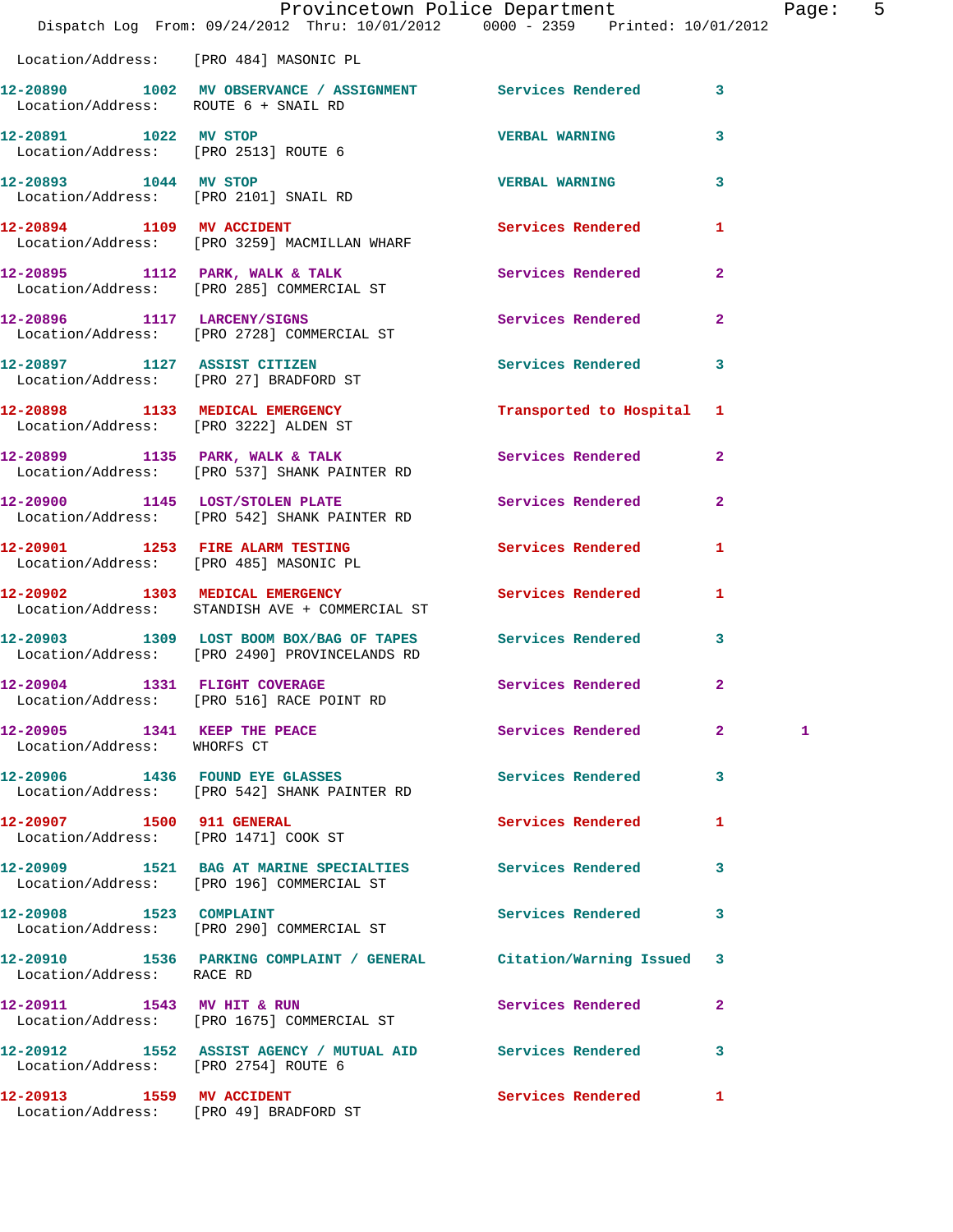|  |                                                                                                                                                                                                                                                                                                                                                                                                                                                                                                                                                                                                                                                                                                                                                                                                                                                                                                                                                                                                                                                                                                                                                                                                                                   |                                                       | Page                                                                                                                                                                                                                                                                                                                                                                                                                                                                                                                                                                                                                                                                                                                                                                                                                                                                                                                                                                                                                                                                                                                                                                                                                                            |
|--|-----------------------------------------------------------------------------------------------------------------------------------------------------------------------------------------------------------------------------------------------------------------------------------------------------------------------------------------------------------------------------------------------------------------------------------------------------------------------------------------------------------------------------------------------------------------------------------------------------------------------------------------------------------------------------------------------------------------------------------------------------------------------------------------------------------------------------------------------------------------------------------------------------------------------------------------------------------------------------------------------------------------------------------------------------------------------------------------------------------------------------------------------------------------------------------------------------------------------------------|-------------------------------------------------------|-------------------------------------------------------------------------------------------------------------------------------------------------------------------------------------------------------------------------------------------------------------------------------------------------------------------------------------------------------------------------------------------------------------------------------------------------------------------------------------------------------------------------------------------------------------------------------------------------------------------------------------------------------------------------------------------------------------------------------------------------------------------------------------------------------------------------------------------------------------------------------------------------------------------------------------------------------------------------------------------------------------------------------------------------------------------------------------------------------------------------------------------------------------------------------------------------------------------------------------------------|
|  |                                                                                                                                                                                                                                                                                                                                                                                                                                                                                                                                                                                                                                                                                                                                                                                                                                                                                                                                                                                                                                                                                                                                                                                                                                   |                                                       |                                                                                                                                                                                                                                                                                                                                                                                                                                                                                                                                                                                                                                                                                                                                                                                                                                                                                                                                                                                                                                                                                                                                                                                                                                                 |
|  |                                                                                                                                                                                                                                                                                                                                                                                                                                                                                                                                                                                                                                                                                                                                                                                                                                                                                                                                                                                                                                                                                                                                                                                                                                   |                                                       |                                                                                                                                                                                                                                                                                                                                                                                                                                                                                                                                                                                                                                                                                                                                                                                                                                                                                                                                                                                                                                                                                                                                                                                                                                                 |
|  |                                                                                                                                                                                                                                                                                                                                                                                                                                                                                                                                                                                                                                                                                                                                                                                                                                                                                                                                                                                                                                                                                                                                                                                                                                   |                                                       |                                                                                                                                                                                                                                                                                                                                                                                                                                                                                                                                                                                                                                                                                                                                                                                                                                                                                                                                                                                                                                                                                                                                                                                                                                                 |
|  |                                                                                                                                                                                                                                                                                                                                                                                                                                                                                                                                                                                                                                                                                                                                                                                                                                                                                                                                                                                                                                                                                                                                                                                                                                   |                                                       |                                                                                                                                                                                                                                                                                                                                                                                                                                                                                                                                                                                                                                                                                                                                                                                                                                                                                                                                                                                                                                                                                                                                                                                                                                                 |
|  |                                                                                                                                                                                                                                                                                                                                                                                                                                                                                                                                                                                                                                                                                                                                                                                                                                                                                                                                                                                                                                                                                                                                                                                                                                   |                                                       |                                                                                                                                                                                                                                                                                                                                                                                                                                                                                                                                                                                                                                                                                                                                                                                                                                                                                                                                                                                                                                                                                                                                                                                                                                                 |
|  |                                                                                                                                                                                                                                                                                                                                                                                                                                                                                                                                                                                                                                                                                                                                                                                                                                                                                                                                                                                                                                                                                                                                                                                                                                   |                                                       |                                                                                                                                                                                                                                                                                                                                                                                                                                                                                                                                                                                                                                                                                                                                                                                                                                                                                                                                                                                                                                                                                                                                                                                                                                                 |
|  |                                                                                                                                                                                                                                                                                                                                                                                                                                                                                                                                                                                                                                                                                                                                                                                                                                                                                                                                                                                                                                                                                                                                                                                                                                   | $\overline{2}$                                        |                                                                                                                                                                                                                                                                                                                                                                                                                                                                                                                                                                                                                                                                                                                                                                                                                                                                                                                                                                                                                                                                                                                                                                                                                                                 |
|  |                                                                                                                                                                                                                                                                                                                                                                                                                                                                                                                                                                                                                                                                                                                                                                                                                                                                                                                                                                                                                                                                                                                                                                                                                                   |                                                       |                                                                                                                                                                                                                                                                                                                                                                                                                                                                                                                                                                                                                                                                                                                                                                                                                                                                                                                                                                                                                                                                                                                                                                                                                                                 |
|  |                                                                                                                                                                                                                                                                                                                                                                                                                                                                                                                                                                                                                                                                                                                                                                                                                                                                                                                                                                                                                                                                                                                                                                                                                                   |                                                       |                                                                                                                                                                                                                                                                                                                                                                                                                                                                                                                                                                                                                                                                                                                                                                                                                                                                                                                                                                                                                                                                                                                                                                                                                                                 |
|  |                                                                                                                                                                                                                                                                                                                                                                                                                                                                                                                                                                                                                                                                                                                                                                                                                                                                                                                                                                                                                                                                                                                                                                                                                                   |                                                       |                                                                                                                                                                                                                                                                                                                                                                                                                                                                                                                                                                                                                                                                                                                                                                                                                                                                                                                                                                                                                                                                                                                                                                                                                                                 |
|  |                                                                                                                                                                                                                                                                                                                                                                                                                                                                                                                                                                                                                                                                                                                                                                                                                                                                                                                                                                                                                                                                                                                                                                                                                                   |                                                       |                                                                                                                                                                                                                                                                                                                                                                                                                                                                                                                                                                                                                                                                                                                                                                                                                                                                                                                                                                                                                                                                                                                                                                                                                                                 |
|  |                                                                                                                                                                                                                                                                                                                                                                                                                                                                                                                                                                                                                                                                                                                                                                                                                                                                                                                                                                                                                                                                                                                                                                                                                                   | 1                                                     |                                                                                                                                                                                                                                                                                                                                                                                                                                                                                                                                                                                                                                                                                                                                                                                                                                                                                                                                                                                                                                                                                                                                                                                                                                                 |
|  |                                                                                                                                                                                                                                                                                                                                                                                                                                                                                                                                                                                                                                                                                                                                                                                                                                                                                                                                                                                                                                                                                                                                                                                                                                   |                                                       |                                                                                                                                                                                                                                                                                                                                                                                                                                                                                                                                                                                                                                                                                                                                                                                                                                                                                                                                                                                                                                                                                                                                                                                                                                                 |
|  |                                                                                                                                                                                                                                                                                                                                                                                                                                                                                                                                                                                                                                                                                                                                                                                                                                                                                                                                                                                                                                                                                                                                                                                                                                   |                                                       |                                                                                                                                                                                                                                                                                                                                                                                                                                                                                                                                                                                                                                                                                                                                                                                                                                                                                                                                                                                                                                                                                                                                                                                                                                                 |
|  |                                                                                                                                                                                                                                                                                                                                                                                                                                                                                                                                                                                                                                                                                                                                                                                                                                                                                                                                                                                                                                                                                                                                                                                                                                   | 1                                                     |                                                                                                                                                                                                                                                                                                                                                                                                                                                                                                                                                                                                                                                                                                                                                                                                                                                                                                                                                                                                                                                                                                                                                                                                                                                 |
|  |                                                                                                                                                                                                                                                                                                                                                                                                                                                                                                                                                                                                                                                                                                                                                                                                                                                                                                                                                                                                                                                                                                                                                                                                                                   |                                                       |                                                                                                                                                                                                                                                                                                                                                                                                                                                                                                                                                                                                                                                                                                                                                                                                                                                                                                                                                                                                                                                                                                                                                                                                                                                 |
|  |                                                                                                                                                                                                                                                                                                                                                                                                                                                                                                                                                                                                                                                                                                                                                                                                                                                                                                                                                                                                                                                                                                                                                                                                                                   |                                                       |                                                                                                                                                                                                                                                                                                                                                                                                                                                                                                                                                                                                                                                                                                                                                                                                                                                                                                                                                                                                                                                                                                                                                                                                                                                 |
|  |                                                                                                                                                                                                                                                                                                                                                                                                                                                                                                                                                                                                                                                                                                                                                                                                                                                                                                                                                                                                                                                                                                                                                                                                                                   |                                                       |                                                                                                                                                                                                                                                                                                                                                                                                                                                                                                                                                                                                                                                                                                                                                                                                                                                                                                                                                                                                                                                                                                                                                                                                                                                 |
|  |                                                                                                                                                                                                                                                                                                                                                                                                                                                                                                                                                                                                                                                                                                                                                                                                                                                                                                                                                                                                                                                                                                                                                                                                                                   |                                                       |                                                                                                                                                                                                                                                                                                                                                                                                                                                                                                                                                                                                                                                                                                                                                                                                                                                                                                                                                                                                                                                                                                                                                                                                                                                 |
|  |                                                                                                                                                                                                                                                                                                                                                                                                                                                                                                                                                                                                                                                                                                                                                                                                                                                                                                                                                                                                                                                                                                                                                                                                                                   |                                                       |                                                                                                                                                                                                                                                                                                                                                                                                                                                                                                                                                                                                                                                                                                                                                                                                                                                                                                                                                                                                                                                                                                                                                                                                                                                 |
|  |                                                                                                                                                                                                                                                                                                                                                                                                                                                                                                                                                                                                                                                                                                                                                                                                                                                                                                                                                                                                                                                                                                                                                                                                                                   |                                                       | 27                                                                                                                                                                                                                                                                                                                                                                                                                                                                                                                                                                                                                                                                                                                                                                                                                                                                                                                                                                                                                                                                                                                                                                                                                                              |
|  |                                                                                                                                                                                                                                                                                                                                                                                                                                                                                                                                                                                                                                                                                                                                                                                                                                                                                                                                                                                                                                                                                                                                                                                                                                   | 3                                                     |                                                                                                                                                                                                                                                                                                                                                                                                                                                                                                                                                                                                                                                                                                                                                                                                                                                                                                                                                                                                                                                                                                                                                                                                                                                 |
|  |                                                                                                                                                                                                                                                                                                                                                                                                                                                                                                                                                                                                                                                                                                                                                                                                                                                                                                                                                                                                                                                                                                                                                                                                                                   |                                                       |                                                                                                                                                                                                                                                                                                                                                                                                                                                                                                                                                                                                                                                                                                                                                                                                                                                                                                                                                                                                                                                                                                                                                                                                                                                 |
|  | Location/Address: [PRO 2898] JEROME SMITH RD<br>Location/Address: [PRO 564] BAYBERRY AVE<br>12-20917 1755 MV DISABLED<br>Location/Address: ROUTE 6<br>12-20916 1809 DISTURBANCE<br>Location/Address: [PRO 2818] CONWELL ST<br>Location/Address: [PRO 1638] COMMERCIAL ST<br>Location/Address: [PRO 2754] ROUTE 6<br>12-20921 1909 HARASSMENT<br>Location/Address: [PRO 399] COMMERCIAL ST<br>12-20922 2028 SERVICE CALL<br>Location/Address: [PRO 453] KILEY CT<br>Location/Address: [PRO 175] COMMERCIAL ST<br>Location/Address: [PRO 530] SHANK PAINTER RD<br>Location/Address: ROUTE 6 + SNAIL RD<br>Location/Address: [PRO 597] COMMERCIAL ST<br>Location/Address: [PRO 16] BRADFORD ST<br>Location/Address: [PRO 2206] COMMERCIAL ST<br>12-20929 2240 911 GENERAL<br>Location/Address: [PRO 2478] BRADFORD ST<br>Location/Address: [PRO 1646] WINSLOW ST<br>Location/Address: [PRO 2543] MACMILLAN WHARF<br>For Date: $09/26/2012$ - Wednesday<br>12-20932 0001 COMM/BURG<br>Location/Address: [PRO 3176] COMMERCIAL ST<br>Location/Address: [PRO 3296] SHANKPAINTER RD<br>12-20934 0051 LOBBY TRAFFIC<br>Location/Address: [PRO 542] SHANK PAINTER RD<br>12-20935 0057 MV STOP<br>Location/Address: [PRO 357] COMMERCIAL ST | Location/Address: [PRO 2518] ROUTE 6 + ATKINS MAYO RD | Provincetown Police Department<br>Dispatch Log From: 09/24/2012 Thru: 10/01/2012 0000 - 2359 Printed: 10/01/2012<br>12-20914 1638 BUILDING/PROPERTY CHECK BLDG/PROP Checked/Secure 3<br>12-20915 1739 BUILDING/PROPERTY CHECK BLDG/PROP Checked/Secure 3<br>Services Rendered 2<br>Peace Restored 1<br>12-20919 1839 BUILDING/PROPERTY CHECK BLDG/PROP Checked/Secure 3<br>12-20920 1845 ASSIST AGENCY / MUTUAL AID Services Rendered 3<br>Services Rendered<br>Services Rendered 3<br>12-20923 2053 BUILDING/PROPERTY CHECK BLDG/PROP Checked/Secure 3<br>12-20924 2109 BUILDING/PROPERTY CHECK BLDG/PROP Checked/Secure 3<br>12-20925 2119 MV OBSERVANCE / ASSIGNMENT Services Rendered 3<br>12-20926 2204 MEDICAL EMERGENCY Services Rendered<br>12-20927 2216 BUILDING/PROPERTY CHECK BLDG/PROP Checked/Secure 3<br>12-20928 2216 BUILDING/PROPERTY CHECK BLDG/PROP Checked/Secure 3<br>Services Rendered<br>12-20930 2348 BUILDING/PROPERTY CHECK BLDG/PROP Checked/Secure 3<br>12-20931 2355 BUILDING/PROPERTY CHECK BLDG/PROP Checked/Secure 3<br>False Alarm 1<br>12-20933 0045 BUILDING/PROPERTY CHECK BLDG/PROP Checked/Secure 3<br>Services Rendered 2<br><b>VERBAL WARNING</b><br>12-20936 0102 DEAD FISHER CAT Services Rendered 2 |

**12-20937 0147 BUILDING/PROPERTY CHECK BLDG/PROP Checked/Secure 3** 

Location/Address: [PRO 2539] RYDER ST

Page: 6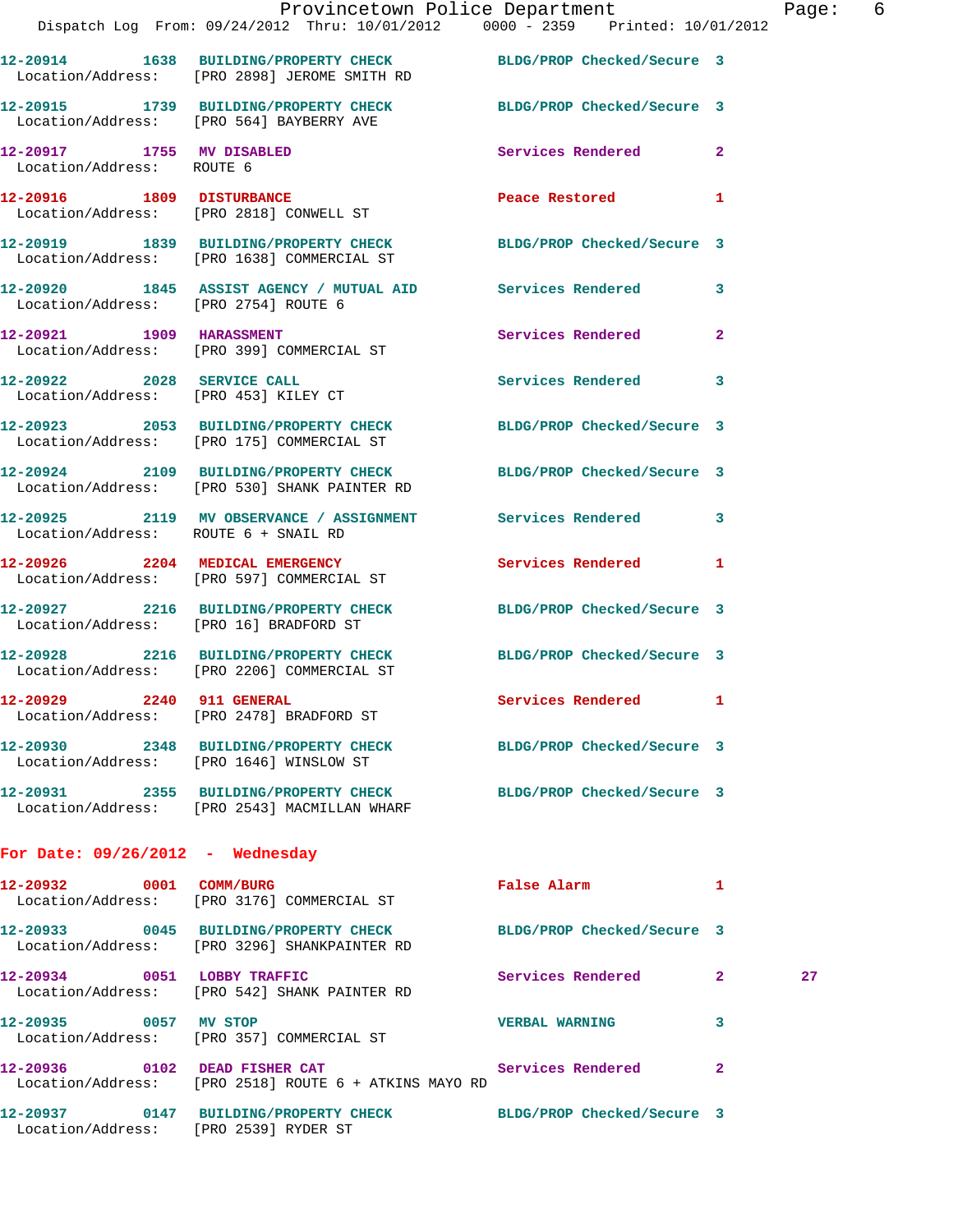|                                                                         | 12-20938 0150 CLEANING LATE<br>Location/Address: [PRO 3443] COMMERCIAL ST              | Services Rendered 3        |                         |
|-------------------------------------------------------------------------|----------------------------------------------------------------------------------------|----------------------------|-------------------------|
|                                                                         | 12-20939 0155 BUILDING/PROPERTY CHECK<br>Location/Address: [PRO 519] RACE POINT RD     | BLDG/PROP Checked/Secure 3 |                         |
|                                                                         | 12-20940 0549 BUILDING/PROPERTY CHECK<br>Location/Address: [PRO 545] SHANK PAINTER RD  | BLDG/PROP Checked/Secure 3 |                         |
| 12-20941 0705 LOST CREDIT CARD                                          | Location/Address: [PRO 542] SHANK PAINTER RD                                           | Services Rendered          | $\mathbf{3}$            |
|                                                                         | 12-20942 0722 H/M ON/OFF DUTY<br>Location/Address: [PRO 3259] MACMILLAN WHARF          | Services Rendered          | $\mathbf{2}$            |
| 12-20943 0723 MV COMPLAINT                                              | Location/Address: [PRO 106] COMMERCIAL ST                                              | SPOKEN TO                  | $\overline{a}$          |
| Location/Address: [PRO 3679] COURT ST                                   | 12-20944 0729 SPEED DOLLY ASSIGNMENT                                                   | Services Rendered          | 3                       |
| 12-20945 0730 GENERAL INFO                                              |                                                                                        | Services Rendered          | $\overline{\mathbf{3}}$ |
|                                                                         | 12-20946 0744 BUILDING/PROPERTY CHECK<br>Location/Address: [PRO 2483] COMMERCIAL ST    | Services Rendered          | 3                       |
|                                                                         | 12-20947 0747 BUILDING/PROPERTY CHECK<br>Location/Address: [PRO 3317] CEMETERY RD      | BLDG/PROP Checked/Secure 3 |                         |
|                                                                         | 12-20948 0748 BUILDING/PROPERTY CHECK<br>Location/Address: [PRO 3318] CEMETERY RD      | BLDG/PROP Checked/Secure 3 |                         |
| Location/Address: [PRO 2521] ROUTE 6                                    |                                                                                        | $\sim$ 3                   |                         |
| 12-20950 0805 MV STOP<br>Location/Address: [PRO 2101] SNAIL RD          |                                                                                        | <b>VERBAL WARNING</b>      | 3                       |
| 12-20951 0809 SCHOOL CROSSING<br>Location/Address: [PRO 569] WINSLOW ST |                                                                                        | <b>SPOKEN TO</b>           | 3                       |
|                                                                         | 12-20952 0913 FOUND TMOBILE CELL PHONE<br>Location/Address: [PRO 542] SHANK PAINTER RD | Services Rendered 3        |                         |
| 12-20953 0936 STREET SWEEP TOW                                          | Location/Address: [PRO 319] COMMERCIAL ST                                              | <b>Vehicle Towed</b>       | $\mathbf{3}$            |
| 12-20954 1005 FIRE ALARM TESTING<br>Location/Address: COMMERCIAL ST     |                                                                                        | Services Rendered          | 1                       |
|                                                                         | 12-20955 1016 PARK, WALK & TALK<br>Location/Address: [PRO 537] SHANK PAINTER RD        | Services Rendered          | $\mathbf{2}$            |
| 12-20956 1034 MV STOP<br>Location/Address: [PRO 2513] ROUTE 6           |                                                                                        | Citation/Warning Issued 3  |                         |
|                                                                         | 12-20957 1056 LOST BLACK IPHONE<br>Location/Address: [PRO 542] SHANK PAINTER RD        | Services Rendered          | 3                       |
| Location/Address: [PRO 3287] ROUTE 6                                    | 12-20959 1106 BUILDING/PROPERTY CHECK                                                  | BLDG/PROP Checked/Secure 3 |                         |
| Location/Address: [PRO 571] ALDEN ST                                    | 12-20960 1142 BUILDING/PROPERTY CHECK                                                  | BLDG/PROP Checked/Secure 3 |                         |
| 12-20961 1153 ASSIST CITIZEN                                            | Location/Address: [PRO 1451] BRADFORD ST                                               | Services Rendered 3        |                         |
|                                                                         |                                                                                        |                            |                         |

**12-20962 1211 BUS VS WALL Services Rendered 1** 

Location/Address: [PRO 3004] BRADFORD ST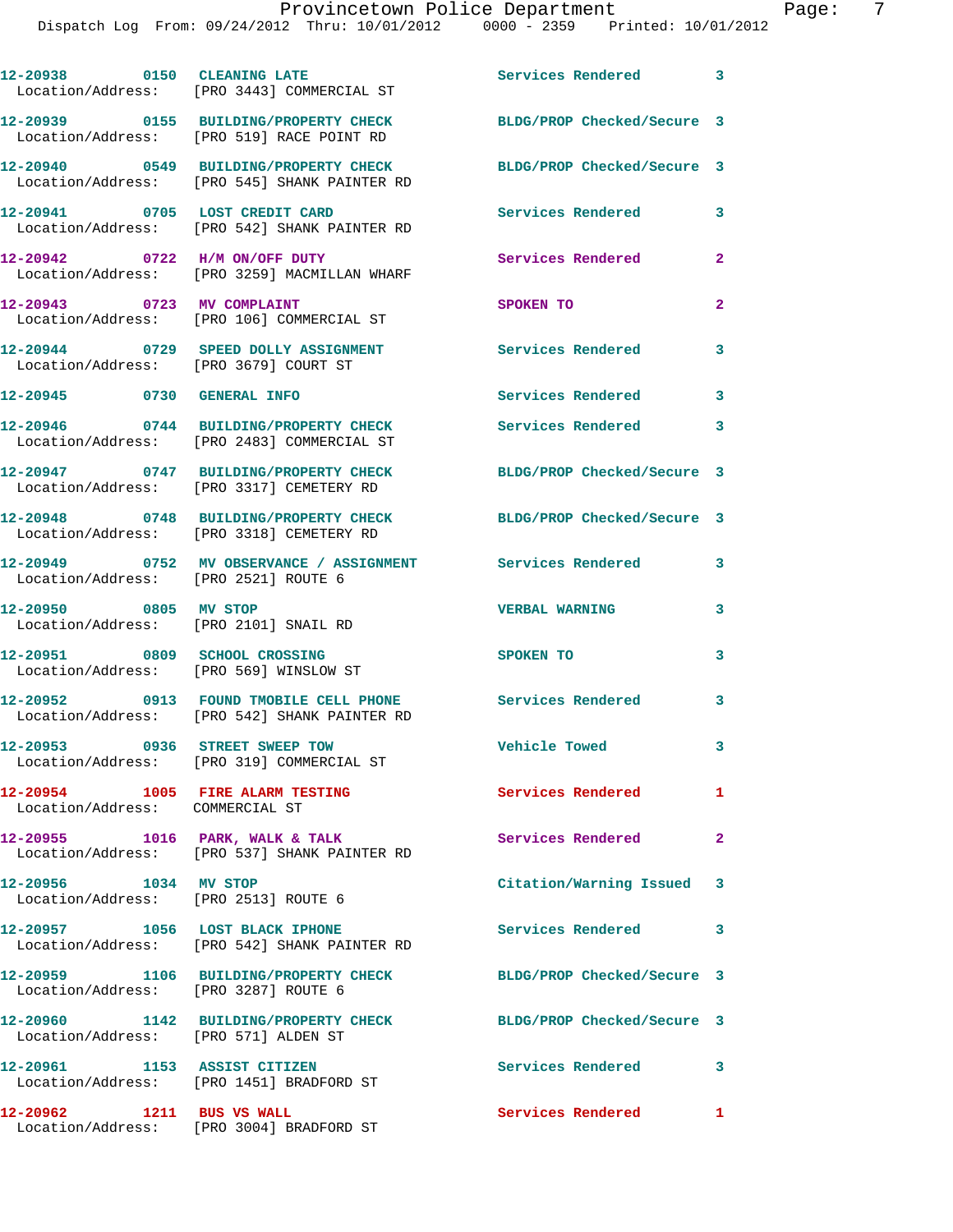Dispatch Log From: 09/24/2012 Thru: 10/01/2012 0000 - 2359 Printed: 10/01/2012

| 12-20963 1228 I.P                                    | Location/Address: [PRO 1791] BRADFORD ST                                                                 | SPOKEN TO                  | $\mathbf{2}$               |
|------------------------------------------------------|----------------------------------------------------------------------------------------------------------|----------------------------|----------------------------|
|                                                      | 12-20964 1247 LOST TOYOTA KEYS<br>Location/Address: [PRO 542] SHANK PAINTER RD                           | <b>Services Rendered</b>   | 3                          |
| 12-20965 1319 MV VANDALISM                           | Location/Address: [PRO 542] SHANK PAINTER RD                                                             | <b>Services Rendered</b>   | $\overline{a}$             |
| 12-20966 1445 LOST GLASSES                           | Location/Address: [PRO 542] SHANK PAINTER RD                                                             | <b>Services Rendered</b>   | $\overline{\phantom{a}}$ 3 |
|                                                      | 12-20967 1528 BUILDING/PROPERTY CHECK<br>Location/Address: [PRO 57] BRADFORD ST                          | BLDG/PROP Checked/Secure 3 |                            |
|                                                      | 12-20968 1535 FOUND BLACK DOG<br>Location/Address: [PRO 2483] COMMERCIAL ST                              | Services Rendered 2        |                            |
|                                                      | 12-20969 1551 LARCENY /FORGERY/ FRAUD<br>Location/Address: [PRO 1617] BRADFORD ST                        | <b>Services Rendered</b>   | $\mathbf{2}$               |
| 12-20972   1610   FOUND IPHONE                       | Location/Address: [PRO 2490] PROVINCELANDS RD                                                            | Services Rendered 3        |                            |
|                                                      | 12-20973 1647 BUILDING/PROPERTY CHECK<br>Location/Address: [PRO 519] RACE POINT RD                       | BLDG/PROP Checked/Secure 3 |                            |
|                                                      | 12-20974 1719 FOUND PURSE/RETURNED<br>Location/Address: [PRO 259] COMMERCIAL ST                          | <b>Services Rendered</b> 3 |                            |
|                                                      | 12-20975 1745 MV OBSERVANCE / ASSIGNMENT Services Rendered<br>Location/Address: [PRO 525] COMMERCIAL ST  |                            | 3                          |
|                                                      | 12-20976 1822 LOST BUNCH OF KEYS<br>Location/Address: [PRO 542] SHANK PAINTER RD                         | Services Rendered          | $\mathbf{3}$               |
|                                                      | 12-20977 1921 MV OBSERVANCE / ASSIGNMENT Services Rendered<br>Location/Address: [PRO 94] BRADFORD ST     |                            | $\overline{\phantom{a}}$ 3 |
|                                                      | 12-20978 1923 BUILDING/PROPERTY CHECK<br>Location/Address: [PRO 519] RACE POINT RD                       | BLDG/PROP Checked/Secure 3 |                            |
| 12-20979 1923 MV STOP                                | Location/Address: BRADFORD ST + MILLER HILL RD                                                           | <b>VERBAL WARNING</b>      | 3                          |
|                                                      | 12-20980 1941 PARKING COMPLAINT / GENERAL Services Rendered<br>Location/Address: [PRO 3456] RYDER ST EXT |                            | 3                          |
| 12-20981 1953 MV STOP<br>Location/Address: CENTER ST |                                                                                                          | <b>VERBAL WARNING</b>      | 3                          |
| 12-20982 1959 BY-LAW VIOLATION                       | Location/Address: [PRO 3259] MACMILLAN WHARF                                                             | <b>VERBAL WARNING</b>      | $\overline{2}$             |
| Location/Address: CENTER ST                          | 12-20983 2003 PARKING COMPLAINT / GENERAL Services Rendered 3                                            |                            |                            |
| Location/Address: [PRO 3287] ROUTE 6                 | 12-20984 2131 BUILDING/PROPERTY CHECK BLDG/PROP Checked/Secure 3                                         |                            |                            |
| 12-20985 2148 MV STOP                                | Location/Address: [PRO 106] COMMERCIAL ST                                                                | <b>VERBAL WARNING</b>      | $\overline{\phantom{a}}$ 3 |
|                                                      | 12-20986 2215 BUILDING/PROPERTY CHECK<br>Location/Address: [PRO 2206] COMMERCIAL ST                      | BLDG/PROP Checked/Secure 3 |                            |
|                                                      | 12-20987 2346 BUILDING/PROPERTY CHECK<br>Location/Address: [PRO 341] COMMERCIAL ST                       | BLDG/PROP Checked/Secure 3 |                            |
|                                                      | 12-20988 2353 BUILDING/PROPERTY CHECK                                                                    | BLDG/PROP Checked/Secure 3 |                            |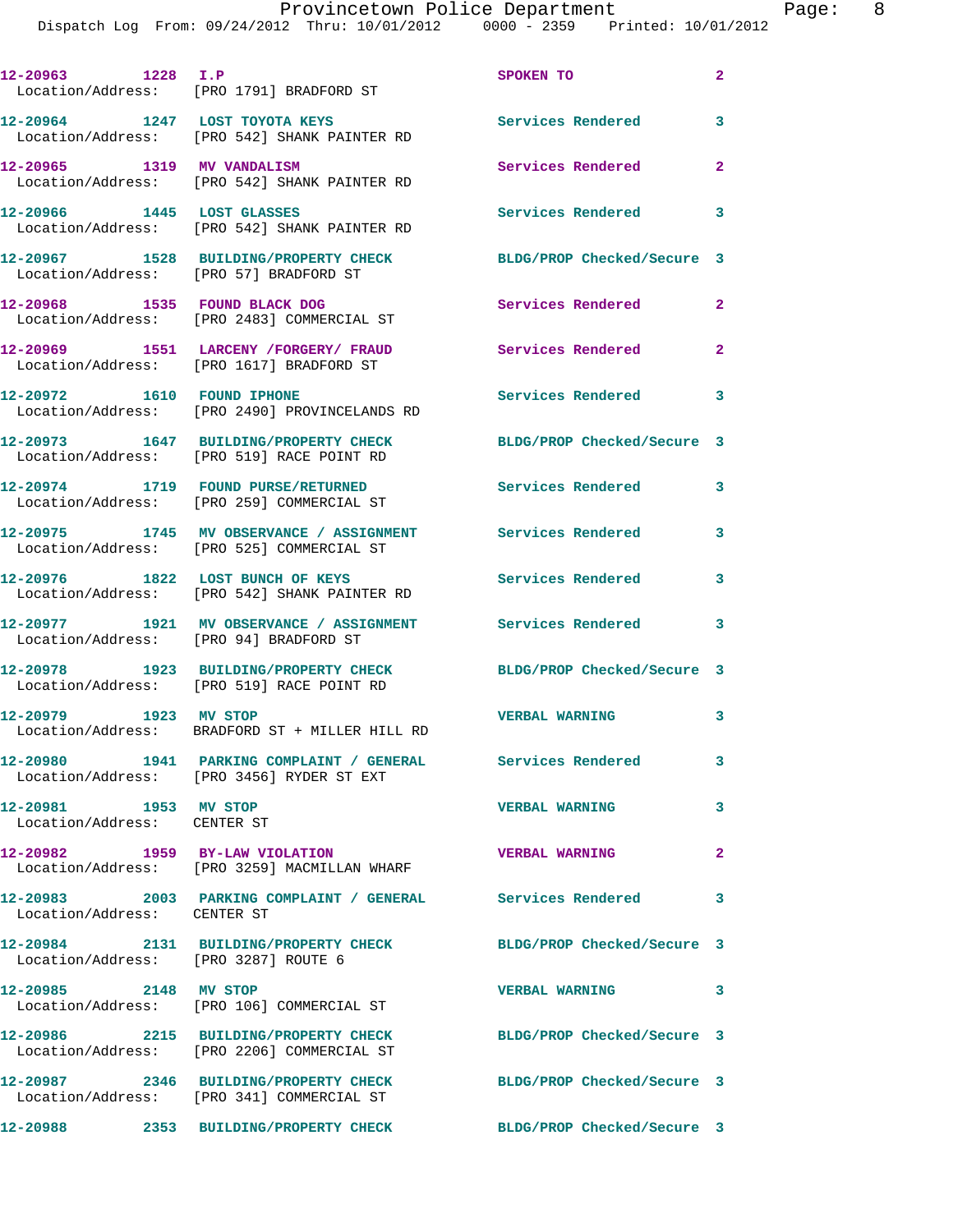Location/Address: [PRO 488] MAYFLOWER AVE

## **For Date: 09/27/2012 - Thursday**

|                                       | 12-20989 0002 SUSPICIOUS ACTIVITY<br>Location/Address: [PRO 867] COMMERCIAL ST                                 | Could Not Locate           | $\mathbf{2}$ |    |
|---------------------------------------|----------------------------------------------------------------------------------------------------------------|----------------------------|--------------|----|
| Location/Address: [PRO 571] ALDEN ST  | 12-20990 0005 LARCENY /FORGERY / FRAUD Services Rendered 2                                                     |                            |              |    |
|                                       | 12-20991 0030 BUILDING/PROPERTY CHECK BLDG/PROP Checked/Secure 3<br>Location/Address: [PRO 306] COMMERCIAL ST  |                            |              |    |
|                                       | 12-20992 0041 MV OBSERVANCE / ASSIGNMENT Services Rendered 3<br>Location/Address: [PRO 2577] BRADFORD ST       |                            |              |    |
|                                       | 12-20993 0124 911 GENERAL<br>Location/Address: [PRO 542] SHANK PAINTER RD                                      | No Action Required 1       |              |    |
|                                       | 12-20994 0131 BUILDING/PROPERTY CHECK<br>Location/Address: [PRO 105] COMMERCIAL ST                             | BLDG/PROP Checked/Secure 3 |              |    |
|                                       | 12-20995 0154 BUILDING/PROPERTY CHECK<br>Location/Address: [PRO 867] COMMERCIAL ST                             | BLDG/PROP Checked/Secure 3 |              |    |
|                                       | 12-20996 0216 BUILDING/PROPERTY CHECK<br>Location/Address: [PRO 595] BRADFORD ST                               | BLDG/PROP Checked/Secure 3 |              |    |
|                                       | 12-20997 0437 BUILDING/PROPERTY CHECK BLDG/PROP Checked/Secure 3<br>Location/Address: [PRO 99] COMMERCIAL ST   |                            |              |    |
|                                       | 12-20998 0509 BUILDING/PROPERTY CHECK BLDG/PROP Checked/Secure 3<br>Location/Address: [PRO 2483] COMMERCIAL ST |                            |              |    |
|                                       | 12-20999 0559 LOBBY TRAFFIC<br>Location/Address: [PRO 542] SHANK PAINTER RD                                    | Services Rendered 2        |              | 16 |
|                                       | 12-21000 0616 SPEED DOLLY ASSIGNMENT No Action Required 3<br>Location/Address: [PRO 542] SHANK PAINTER RD      |                            |              |    |
|                                       | 12-21001 0617 FLIGHT COVERAGE<br>Location/Address: [PRO 516] RACE POINT RD                                     | Services Rendered          | 2            |    |
| Location/Address: [PRO 3287] ROUTE 6  | 12-21002 0717 BUILDING/PROPERTY CHECK BLDG/PROP Checked/Secure 3                                               |                            |              |    |
|                                       | 12-21003 0732 PARK, WALK & TALK<br>Location/Address: [PRO 526] RYDER ST EXT                                    | Services Rendered 2        |              |    |
| Location/Address: [PRO 564] BAYBERRY  | 12-21004 0738 BUILDING/PROPERTY CHECK Services Rendered                                                        |                            |              |    |
| Location/Address: [PRO 3679] COURT ST | 12-21005 0740 SPEED DOLLY ASSIGNMENT                                                                           | Services Rendered          | 3            |    |
|                                       | 12-21006 0748 ALARM TESTING<br>Location/Address: [PRO 3296] SHANK PAINTER RD                                   | Services Rendered          | 1            |    |
|                                       | 12-21007 0750 MV OBSERVANCE / ASSIGNMENT Services Rendered<br>Location/Address: [PRO 3257] SHANKPAINTER RD     |                            | 3            |    |
|                                       | 12-21008 0817 BUILDING/PROPERTY CHECK<br>Location/Address: [PRO 2206] COMMERCIAL ST                            | BLDG/PROP Checked/Secure 3 |              |    |
| 12-21009 0825 MV ACCIDENT             | Location/Address: JOHNSON ST + BRADFORD ST                                                                     | Services Rendered          | 1            |    |
| Location/Address: [PRO 571] ALDEN ST  | 12-21010 0833 BUILDING/PROPERTY CHECK BLDG/PROP Checked/Secure 3                                               |                            |              |    |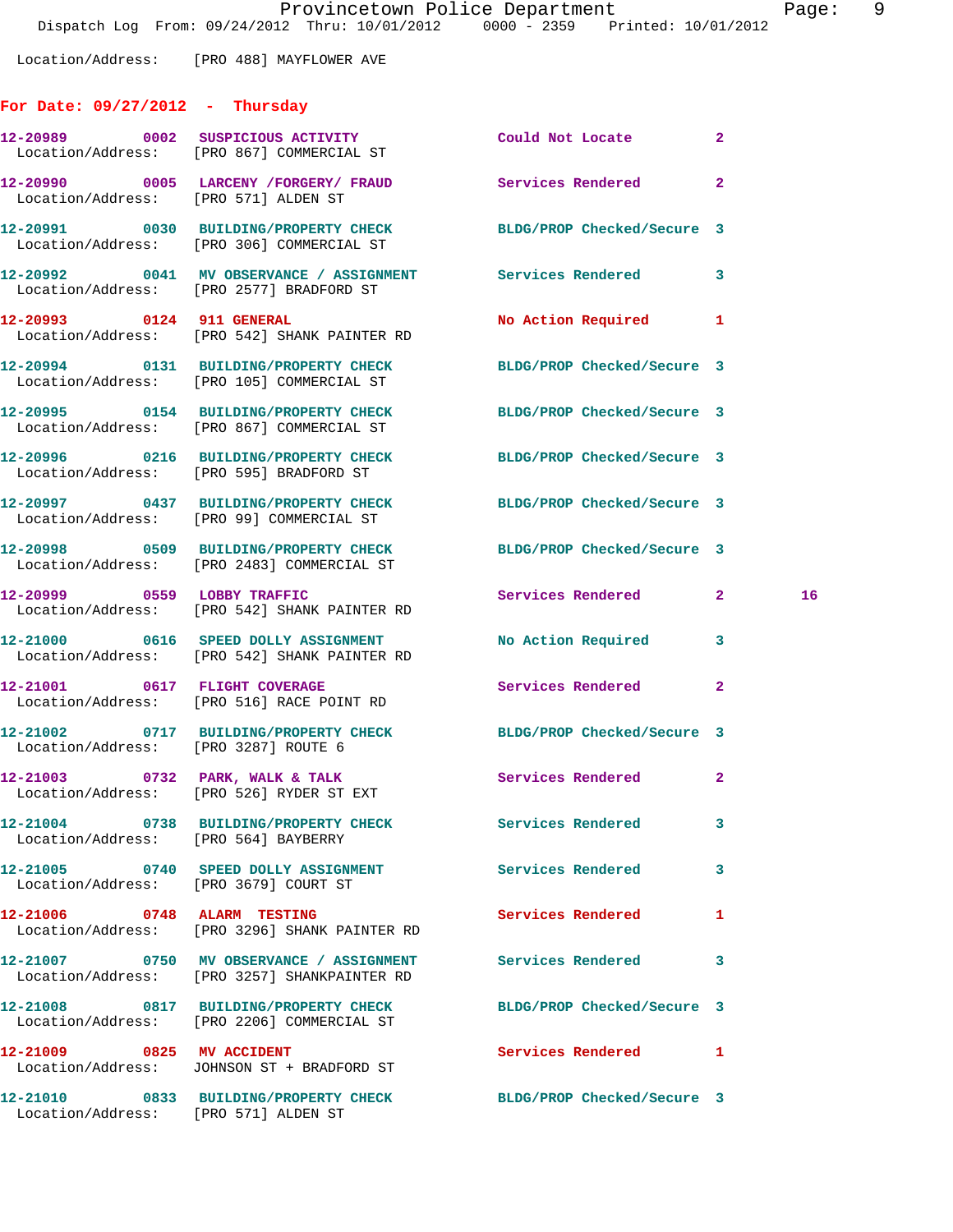|                                                                        | Provincetown Police Department<br>Dispatch Log From: 09/24/2012 Thru: 10/01/2012 0000 - 2359 Printed: 10/01/2012 |                            |                |
|------------------------------------------------------------------------|------------------------------------------------------------------------------------------------------------------|----------------------------|----------------|
|                                                                        | 12-21011 0842 BOAT/HARBORMASTER Services Rendered<br>Location/Address: [PRO 2543] MACMILLAN WHARF                |                            | $\overline{2}$ |
|                                                                        | 12-21012 0851 BUILDING/PROPERTY CHECK BLDG/PROP Checked/Secure 3<br>Location/Address: [PRO 3317] CEMETERY RD     |                            |                |
| Location/Address: [PRO 2521] ROUTE 6                                   | 12-21013 6859 MV OBSERVANCE / ASSIGNMENT Services Rendered                                                       |                            | 3              |
|                                                                        | 12-21014 0900 PARK, WALK & TALK Services Rendered<br>Location/Address: [PRO 285] COMMERCIAL ST                   |                            | $\overline{a}$ |
| 12-21015 0915 MV STOP                                                  | Location/Address: ROUTE 6 + SNAIL RD                                                                             | <b>VERBAL WARNING</b>      | 3              |
|                                                                        | 12-21016 0930 STREET SWEEPING TOWS Vehicle Towed<br>Location/Address: [PRO 128] COMMERCIAL ST                    |                            | 3              |
|                                                                        | 12-21017 0942 BUILDING/PROPERTY CHECK<br>Location/Address: [PRO 2500] COMMERCIAL ST                              | BLDG/PROP Checked/Secure 3 |                |
|                                                                        | 12-21018 1001 CAT HIT BY CAR<br>Location/Address: [PRO 2645] SHANK PAINTER RD                                    | Services Rendered          | $\mathbf{2}$   |
|                                                                        | 12-21019 1002 MEDICAL EMERGENCY<br>Location/Address: [PRO 440] HARRY KEMP WAY                                    | Transported to Hospital    | 1              |
| 12-21020 1025 MV STOP                                                  | Location/Address: [PRO 105] COMMERCIAL ST                                                                        | <b>VERBAL WARNING</b>      | 3              |
| 12-21021 1034 MV STOP                                                  | Location/Address: [PRO 2558] BRADFORD ST                                                                         | <b>VERBAL WARNING</b>      | 3              |
|                                                                        | 12-21022 1039 MEDICAL EMERGENCY<br>Location/Address: [PRO 3632] COMMERCIAL ST                                    | <b>PATIENT REFUSAL</b>     | 1              |
|                                                                        | 12-21023 1111 FOUND WALLET/RETURNED Services Rendered<br>Location/Address: [PRO 175] COMMERCIAL ST               |                            | 3              |
| Location/Address: [PRO 2521] ROUTE 6                                   | 12-21024 1120 MV OBSERVANCE / ASSIGNMENT Services Rendered                                                       |                            | 3              |
| 12-21025 1127 MV STOP<br>Location/Address: SNAIL RD                    |                                                                                                                  | <b>VERBAL WARNING</b>      | 3              |
| 12-21026 1127 SPRINKLER WORK<br>Location/Address: [PRO 485] MASONIC PL |                                                                                                                  | <b>Services Rendered</b>   | 1              |
| 12-21028 1145 BOAT MOVING                                              |                                                                                                                  | Services Rendered          | 3              |
| 12-21029 1157 LOST CAT/FOUND                                           | Location/Address: [PRO 1202] COMMERCIAL ST                                                                       | Services Rendered          | $\overline{a}$ |
|                                                                        | 12-21030 1203 PARKING COMPLAINT / GENERAL GONE ON ARRIVAL<br>Location/Address: [PRO 2404] COMMERCIAL ST          |                            | 3              |
|                                                                        | 12-21031 1210 PARK, WALK & TALK<br>Location/Address: [PRO 175] COMMERCIAL ST                                     | Services Rendered          | $\mathbf{2}$   |
|                                                                        | 12-21032 1231 MEDICAL EMERGENCY<br>Location/Address: [PRO 627] COMMERCIAL ST                                     | Services Rendered          | 1              |
| 12-21033 1251 SELLING MEAT                                             | Location/Address: [PRO 2543] MACMILLAN WHARF                                                                     | Services Rendered          | $\mathbf{2}$   |
|                                                                        | 12-21034 1312 FOUND WALLET/TEE SHIRTS<br>Location/Address: [PRO 1263] COMMERCIAL ST                              | <b>Services Rendered</b>   | 3              |
|                                                                        |                                                                                                                  | Services Rendered          | 3              |

Location/Address: [PRO 3286] COMMERCIAL ST

Page:  $10$ <br> $12$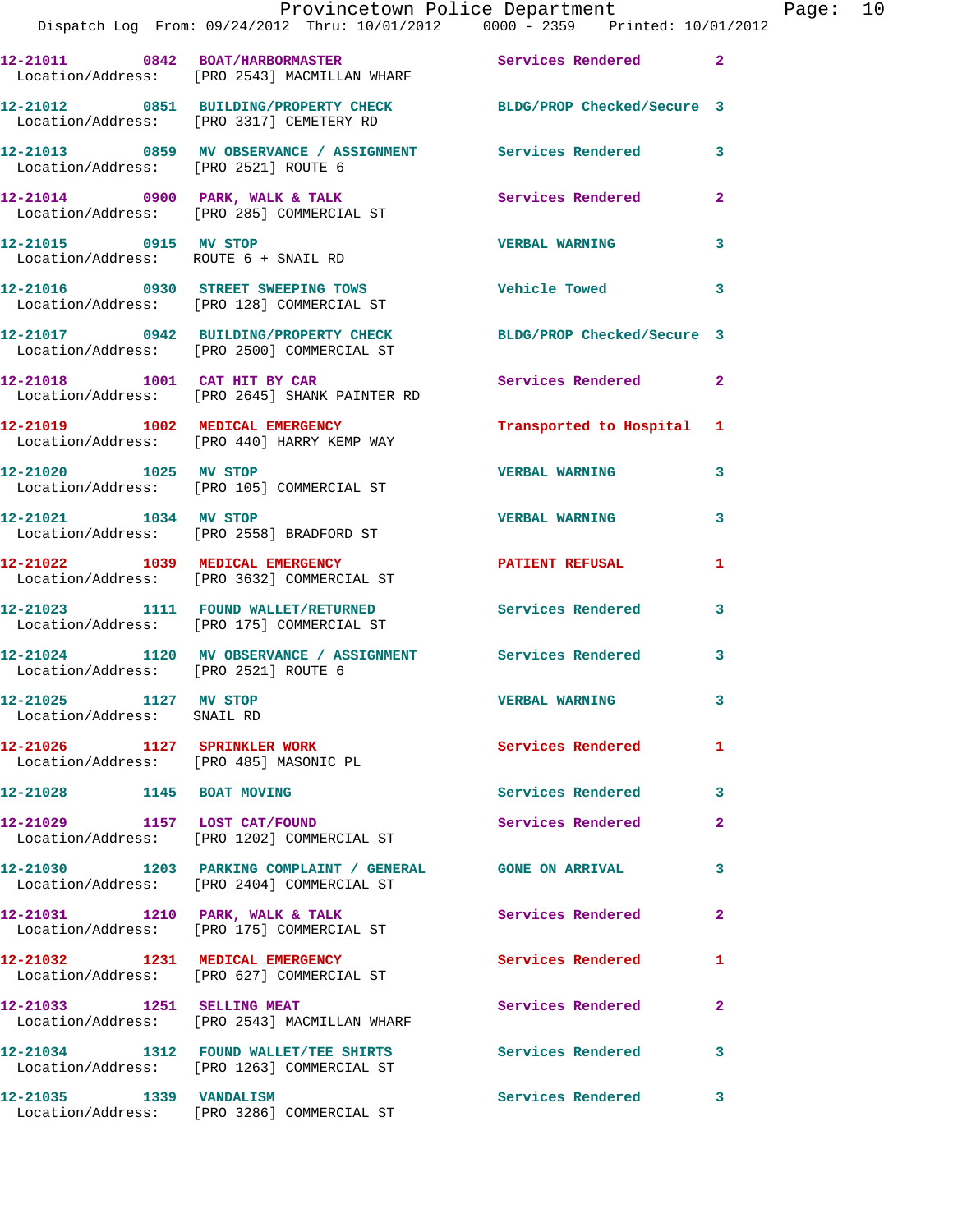|                                      | Provincetown Police Department<br>Dispatch Log From: 09/24/2012 Thru: 10/01/2012 0000 - 2359 Printed: 10/01/2012              |                            |              | Page: 11 |  |
|--------------------------------------|-------------------------------------------------------------------------------------------------------------------------------|----------------------------|--------------|----------|--|
|                                      | 12-21036 1425 MEDICAL EMERGENCY <b>12-21036</b> 12-21036 1425 MEDICAL EMERGENCY<br>Location/Address: [PRO 440] HARRY KEMP WAY |                            |              |          |  |
|                                      | 12-21037 1501 PARK, WALK & TALK 1999 Services Rendered 2<br>Location/Address: [PRO 105] COMMERCIAL ST                         |                            |              |          |  |
|                                      | 12-21038 1534 MV HIT & RUN<br>Location/Address: [PRO 433] RYDER ST EXT                                                        | Services Rendered 2        |              |          |  |
|                                      | 12-21039 1549 BUILDING/PROPERTY CHECK BLDG/PROP Checked/Secure 3<br>Location/Address: [PRO 3317] CEMETERY RD                  |                            |              |          |  |
|                                      | 12-21041 1556 MV COMPLAINT<br>Location/Address: [PRO 1156] WINSLOW ST                                                         | Services Rendered 2        |              |          |  |
|                                      | 12-21042 1604 WIRES DOWN<br>Location/Address: BRADFORD ST EXT + WEST VINE ST                                                  | Services Rendered          | $\mathbf{2}$ |          |  |
|                                      | 12-21043 1604 LOST ANCHOR INN KEY Services Rendered 3<br>Location/Address: [PRO 155] COMMERCIAL ST                            |                            |              |          |  |
|                                      | 12-21040 1605 LOST BROWN NOTEBOOK/FOUND Services Rendered 3<br>Location/Address: [PRO 542] SHANK PAINTER RD                   |                            |              |          |  |
| 12-21044 1704 MV STOP                | Location/Address: [PRO 2479] ROUTE 6                                                                                          | <b>VERBAL WARNING</b>      | $\mathbf{3}$ |          |  |
|                                      | 12-21045 1712 MV STOP<br>Location/Address: PEARL ST + BRADFORD ST                                                             | <b>VERBAL WARNING</b>      | 3            |          |  |
| Location/Address: [PRO 2521] ROUTE 6 | 12-21046 1715 MV OBSERVANCE / ASSIGNMENT Services Rendered 3                                                                  |                            |              |          |  |
|                                      | 12-21055 1730 FOUND SMALL WHITE BAG Services Rendered 3<br>Location/Address: [PRO 3259] MACMILLAN WHARF                       |                            |              |          |  |
| 12-21047 1738 MV STOP                | Location/Address: [PRO 2513] ROUTE 6                                                                                          | <b>VERBAL WARNING</b>      | 3            |          |  |
|                                      | 12-21048 1804 MV STOP<br>Location/Address: BRADFORD ST EXT + PROVINCELANDS RD                                                 | VERBAL WARNING 3           |              |          |  |
|                                      | 12-21049 1807 MEDICAL EMERGENCY Transported to Hospital 1<br>Location/Address: [PRO 2977] COMMERCIAL ST                       |                            |              |          |  |
|                                      | 12-21051 1911 BUILDING/PROPERTY CHECK BLDG/PROP Checked/Secure 3<br>Location/Address: [PRO 2206] COMMERCIAL ST                |                            |              |          |  |
| Location/Address: [PRO 3287] ROUTE 6 | 12-21052 1934 BUILDING/PROPERTY CHECK                                                                                         | BLDG/PROP Checked/Secure 3 |              |          |  |
|                                      | 12-21053 1950 MV STOP<br>Location/Address: HOWLAND ST + WILLOW DR                                                             | <b>VERBAL WARNING</b>      | 3            |          |  |
| 12-21054 2000 MV STOP                | Location/Address: [PRO 2518] ROUTE 6                                                                                          | <b>VERBAL WARNING</b>      | 3            |          |  |
|                                      | 12-21056 2105 BUILDING/PROPERTY CHECK BLDG/PROP Checked/Secure 3<br>Location/Address: [PRO 1638] COMMERCIAL ST                |                            |              |          |  |
|                                      | 12-21058 2136 BUILDING/PROPERTY CHECK<br>Location/Address: [PRO 519] RACE POINT RD                                            | BLDG/PROP Checked/Secure 3 |              |          |  |
|                                      | 12-21059 2145 BUILDING/PROPERTY CHECK BLDG/PROP Checked/Secure 3<br>Location/Address: [PRO 569] WINSLOW ST                    |                            |              |          |  |
|                                      | 12-21089 2200 MISSING JACKET<br>Location/Address: [PRO 3259] MACMILLAN WHARF                                                  | Services Rendered 3        |              |          |  |
|                                      | Location/Address: [PRO 542] SHANK PAINTER RD                                                                                  |                            | $\mathbf{3}$ |          |  |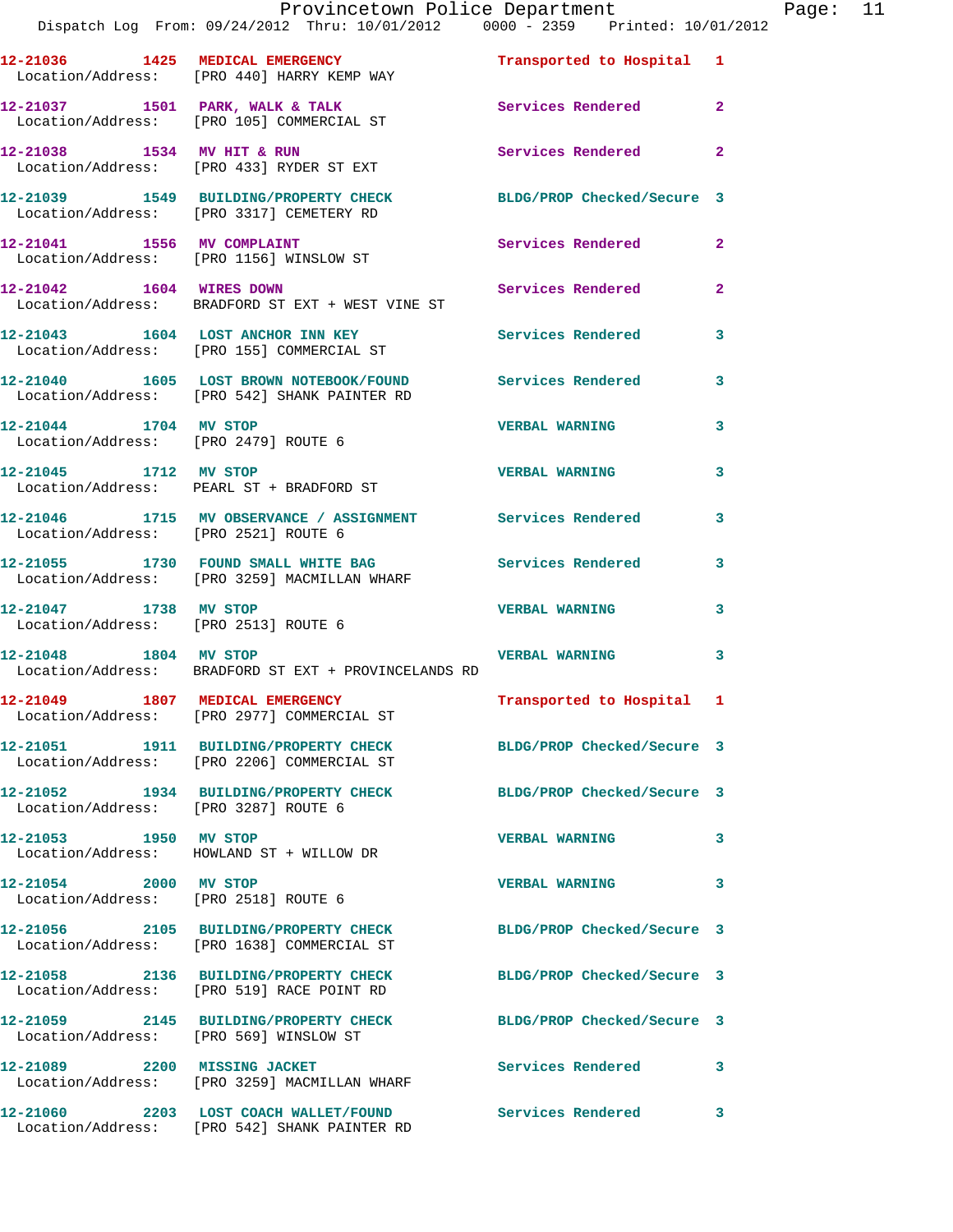|                                                                         | 12-21061 2210 MV OBSERVANCE / ASSIGNMENT' Services Rendered 3<br>Location/Address: BRADFORD ST + RYDER ST        |                            |              |    |
|-------------------------------------------------------------------------|------------------------------------------------------------------------------------------------------------------|----------------------------|--------------|----|
| 12-21062 2213 MV STOP                                                   | Location/Address: [PRO 731] BRADFORD ST                                                                          | <b>VERBAL WARNING</b>      | 3            |    |
| 12-21063 2220 MV STOP                                                   | Location/Address: BRADFORD ST + MILLER HILL RD                                                                   | <b>VERBAL WARNING</b>      | 3            |    |
|                                                                         | 12-21064 2337 BUILDING/PROPERTY CHECK<br>Location/Address: [PRO 545] SHANK PAINTER RD                            | BLDG/PROP Checked/Secure 3 |              |    |
| Location/Address: [PRO 2] ALDEN ST                                      | 12-21065 2348 BUILDING/PROPERTY CHECK BLDG/PROP Checked/Secure 3                                                 |                            |              |    |
|                                                                         | 12-21066 2355 MV OBSERVANCE / ASSIGNMENT No Action Required 3<br>Location/Address: RYDER ST + BRADFORD ST        |                            |              |    |
| For Date: $09/28/2012$ - Friday                                         |                                                                                                                  |                            |              |    |
|                                                                         | 12-21067 0057 MV OBSERVANCE / ASSIGNMENT No Action Required 3<br>Location/Address: [PRO 2577] BRADFORD ST        |                            |              |    |
| 12-21068 0102 MV STOP<br>Location/Address: RYDER ST                     |                                                                                                                  | Citation/Warning Issued 3  |              |    |
|                                                                         | 12-21069 0103 BUILDING/PROPERTY CHECK BLDG/PROP Checked/Secure 3<br>Location/Address: [PRO 2543] MACMILLAN WHARF |                            |              |    |
| 12-21070 0130 MV STOP<br>Refer To Arrest: 12-321-AR                     | Location/Address: [PRO 32] BRADFORD ST                                                                           | Arrest(s) Made             | 3            |    |
| 12-21071 0202 911 GENERAL<br>Location/Address: BRADFORD ST              |                                                                                                                  | No Action Required         | 1            |    |
|                                                                         | 12-21072 0425 LOBBY TRAFFIC<br>Location/Address: [PRO 542] SHANK PAINTER RD                                      | Services Rendered 2        |              | 29 |
|                                                                         | 12-21073 0552 BUILDING/PROPERTY CHECK BLDG/PROP Checked/Secure 3<br>Location/Address: [PRO 530] SHANK PAINTER RD |                            |              |    |
| 12-21074 0801 TRAFFIC CONTROL<br>Location/Address: [PRO 569] WINSLOW ST |                                                                                                                  | Services Rendered 3        |              |    |
| Location/Address: ROUTE 6 + SNAIL RD                                    | 12-21075 0811 MV OBSERVANCE / ASSIGNMENT Services Rendered                                                       |                            | 3            |    |
| 12-21076 0820 MV STOP<br>Location/Address: ROUTE 6 + SNAIL RD           |                                                                                                                  | <b>VERBAL WARNING</b>      | 3            |    |
|                                                                         | 12-21077 0826 BOAT/HARBORMASTER Services Rendered<br>Location/Address: [PRO 2543] MACMILLAN WHARF                |                            | $\mathbf{2}$ |    |
|                                                                         | 12-21078 0835 ODD POSSUM/TRANSPORT<br>Location/Address: [PRO 1507] BRADFORD ST                                   | Services Rendered          | $\mathbf{2}$ |    |
|                                                                         | 12-21079 0922 MEDICAL EMERGENCY PATIENT REFUSAL<br>Location/Address: SHANK PAINTER RD + BRADFORD ST              |                            | 1            |    |
| 12-21080 0957 MV STOP<br>Location/Address: ROUTE 6 + SNAIL RD           |                                                                                                                  | <b>VERBAL WARNING</b>      | 3            |    |
|                                                                         | 12-21081 1139 ASSIST AGENCY / MUTUAL AID Services Rendered<br>Location/Address: [PRO 1463] COMMERCIAL ST         |                            | 3            |    |
|                                                                         | 12-21082 1204 ALARM - GENERAL<br>Location/Address: [PRO 109] COMMERCIAL ST                                       | <b>Services Rendered</b>   | $\mathbf{1}$ |    |
|                                                                         |                                                                                                                  |                            |              |    |
|                                                                         |                                                                                                                  |                            |              |    |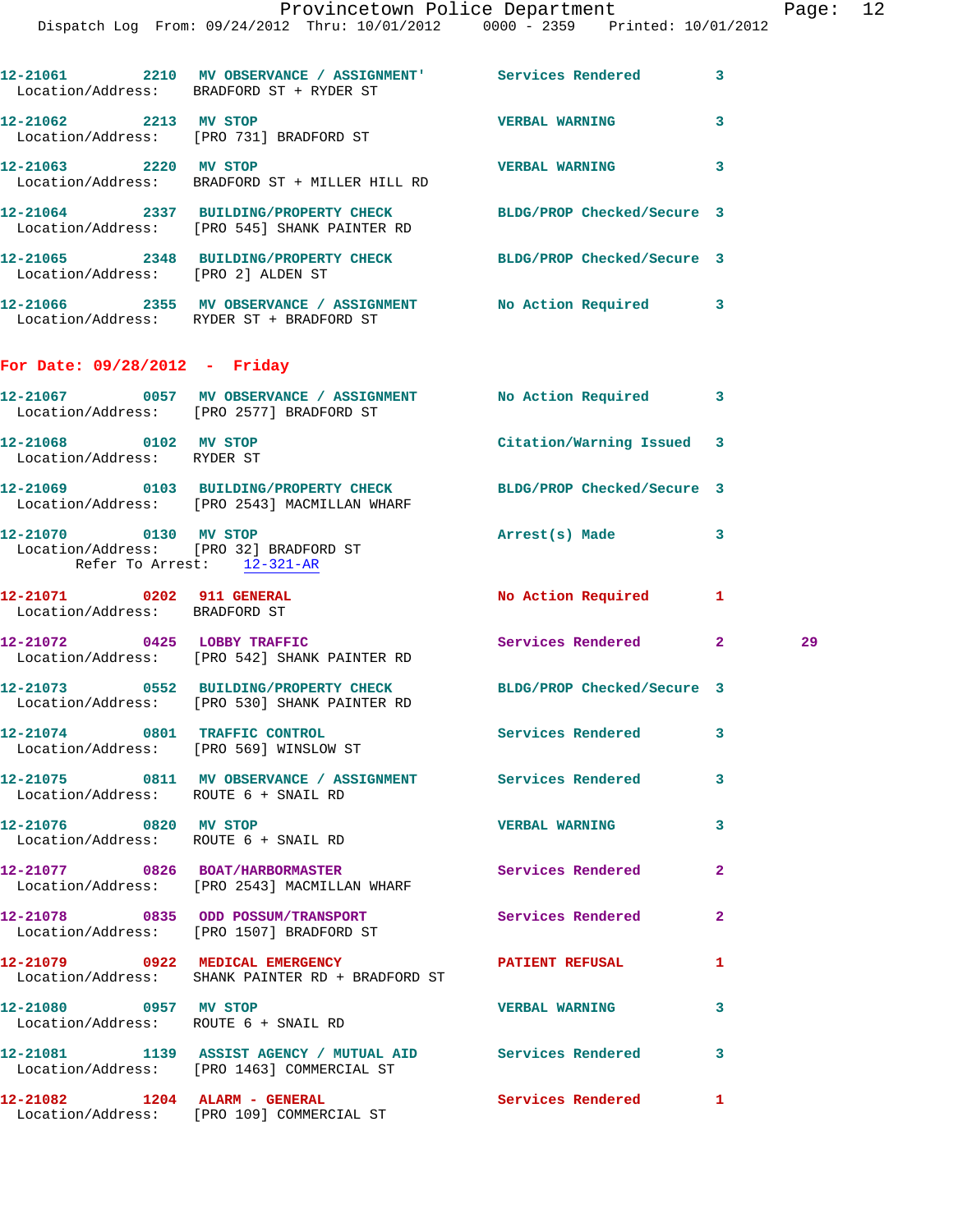|                                        | Dispatch Log From: 09/24/2012 Thru: 10/01/2012 0000 - 2359 Printed: 10/01/2012                                 | Provincetown Police Department Page: 13 |                |  |
|----------------------------------------|----------------------------------------------------------------------------------------------------------------|-----------------------------------------|----------------|--|
|                                        | 12-21083 1336 MV DISABLED<br>Location/Address: COMMERCIAL ST + GOSNOLD ST                                      | <b>Vehicle Towed State</b>              | $\mathbf{2}$   |  |
|                                        | 12-21084 1341 MEDICAL EMERGENCY<br>Location/Address: [PRO 440] HARRY KEMP WAY                                  | Transported to Hospital 1               |                |  |
|                                        | 12-21085 1404 COMPLAINT<br>Location/Address: [PRO 3286] COMMERCIAL ST                                          | Services Rendered                       | 3              |  |
| 12-21086 1422 LOST DOG                 | Location/Address: [PRO 711] BRADFORD ST                                                                        | Services Rendered                       | $\mathbf{2}$   |  |
|                                        | 12-21087 1523 BUILDING/PROPERTY CHECK BLDG/PROP Checked/Secure 3<br>Location/Address: [PRO 57] BRADFORD ST     |                                         |                |  |
|                                        | 12-21088 1554 MV STOP<br>Location/Address: CONWELL ST + OFF CONWELL ST                                         | <b>VERBAL WARNING</b>                   | 3              |  |
|                                        | 12-21090    1612    COMPLAINT<br>Location/Address: [PRO 3447] COMMERCIAL ST                                    | Services Rendered 3                     |                |  |
|                                        | 12-21091 1642 BUILDING/PROPERTY CHECK BLDG/PROP Checked/Secure 3<br>Location/Address: [PRO 564] BAYBERRY AVE   |                                         |                |  |
|                                        | 12-21092 1650 MV OBSERVANCE / ASSIGNMENT Services Rendered 3<br>Location/Address: [PRO 391] COMMERCIAL ST      |                                         |                |  |
|                                        | 12-21093 1704 BUILDING/PROPERTY CHECK BLDG/PROP Checked/Secure 3<br>Location/Address: [PRO 2483] COMMERCIAL ST |                                         |                |  |
| 12-21094 1714 MV STOP                  | Location/Address: [PRO 29] BRADFORD ST                                                                         | <b>VERBAL WARNING</b>                   | 3              |  |
|                                        | 12-21095 1720 FOUND KEYS/PIER<br>Location/Address: [PRO 3259] MACMILLAN WHARF                                  | Services Rendered                       | 3              |  |
| 12-21096 1728 LOST PASSPORT            | Location/Address: [PRO 542] SHANK PAINTER RD                                                                   | Services Rendered                       | $\mathbf{3}$   |  |
|                                        | 12-21097 1739 BUILDING/PROPERTY CHECK BLDG/PROP Checked/Secure 3<br>Location/Address: [PRO 433] RYDER ST EXT   |                                         |                |  |
|                                        | $12-21098$ 1741 PARK, WALK & TALK<br>Location: [PRO 3431] LOPES SQUARE                                         | Services Rendered 2                     |                |  |
| Location/Address: [PRO 94] BRADFORD ST | 12-21099 1745 MV OBSERVANCE / ASSIGNMENT Services Rendered                                                     |                                         | 3              |  |
| 12-21100 1747 HAZARDS                  | Location/Address: [PRO 396] COMMERCIAL ST                                                                      | Services Rendered                       | $\overline{2}$ |  |
|                                        | 12-21101 1839 MV STOP<br>Location/Address: ALDEN ST + BRADFORD ST                                              | <b>VERBAL WARNING</b>                   | 3              |  |
| 12-21102 1915 MV DISABLED              | Location/Address: [PRO 2521] ROUTE 6                                                                           | Services Rendered                       | $\mathbf{2}$   |  |
| Location/Address: [PRO 2521] ROUTE 6   | 12-21103 1918 MV STOP                                                                                          | <b>VERBAL WARNING</b>                   | 3              |  |
| Location/Address: [PRO 3287] ROUTE 6   | 12-21104 1926 BUILDING/PROPERTY CHECK BLDG/PROP Checked/Secure 3                                               |                                         |                |  |
|                                        | 12-21105 1927 MV STOP<br>Location/Address: [PRO 105] COMMERCIAL ST                                             | <b>VERBAL WARNING</b>                   | 3              |  |
|                                        | 12-21106 1941 MEDICAL EMERGENCY<br>Location/Address: [PRO 310] COMMERCIAL ST                                   | PATIENT REFUSAL                         | 1              |  |
|                                        |                                                                                                                |                                         |                |  |

Location/Address: HOWLAND ST + BRADFORD ST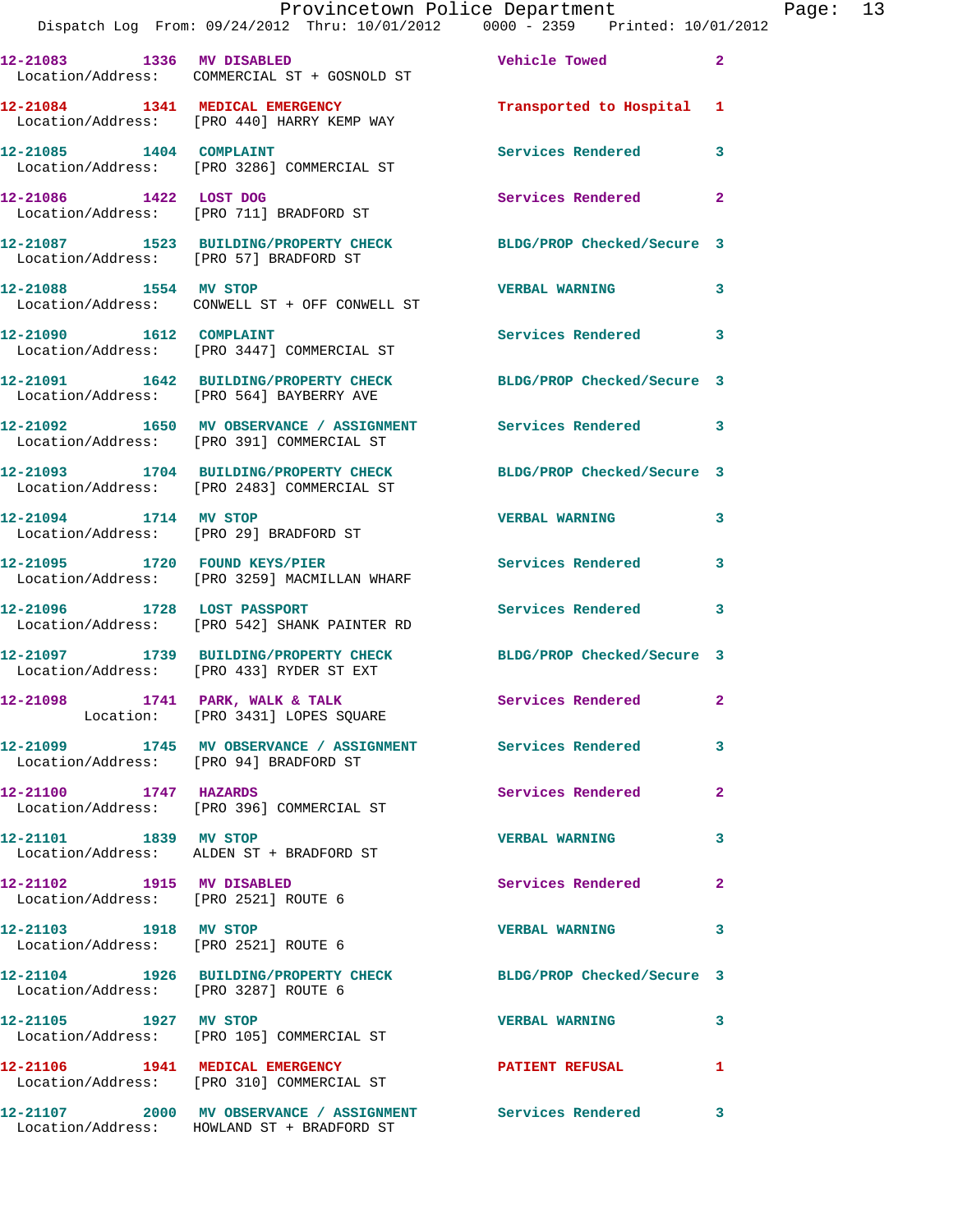| 12-21108 2009 MV STOP             | Location/Address: [PRO 1886] BRADFORD ST                                                                   | <b>VERBAL WARNING</b>      | 3                       |    |
|-----------------------------------|------------------------------------------------------------------------------------------------------------|----------------------------|-------------------------|----|
|                                   | 12-21109 2118 BUILDING/PROPERTY CHECK BLDG/PROP Checked/Secure 3<br>Location/Address: [PRO 16] BRADFORD ST |                            |                         |    |
|                                   | 12-21110 2154 BUILDING/PROPERTY CHECK<br>Location/Address: [PRO 519] RACE POINT RD                         | BLDG/PROP Checked/Secure 3 |                         |    |
|                                   | 12-21111 2203 BUILDING/PROPERTY CHECK<br>Location/Address: [PRO 530] SHANKPAINTER RD                       | BLDG/PROP Checked/Secure 3 |                         |    |
|                                   | 12-21112 2322 CITATION 89/9<br>Location/Address: CONWELL ST + CEMETERY RD                                  | Citation/Warning Issued 3  |                         |    |
|                                   | 12-21113 2350 BUILDING/PROPERTY CHECK<br>Location/Address: [PRO 2543] MACMILLAN                            | BLDG/PROP Checked/Secure 3 |                         |    |
|                                   | 12-21114 2356 BUILDING/PROPERTY CHECK<br>Location/Address: [PRO 512] PRINCE ST                             | BLDG/PROP Checked/Secure 3 |                         |    |
| For Date: $09/29/2012$ - Saturday |                                                                                                            |                            |                         |    |
|                                   | 12-21115 0055 BUILDING/PROPERTY CHECK BLDG/PROP Checked/Secure 3<br>Location/Address: [PRO 564] BAYBERRY   |                            |                         |    |
|                                   | 12-21116 0107 NOISE COMPLAINT/LICENSING LICENSING VIOLATION<br>Location/Address: [PRO 3276] COMMERCIAL ST  |                            | 3                       |    |
|                                   | 12-21117 0147 UNRULY PATRON/REMOVED<br>Location/Address: [PRO 80] CARVER ST                                | SPOKEN TO                  | $\overline{2}$          |    |
|                                   | 12-21118 0230 BUILDING/PROPERTY CHECK<br>Location/Address: [PRO 2490] PROVINCELANDS RD                     | BLDG/PROP Checked/Secure 3 |                         |    |
|                                   | 12-21119 0248 BUILDING/PROPERTY CHECK<br>Location/Address: [PRO 519] RACE POINT RD                         | BLDG/PROP Checked/Secure 3 |                         |    |
|                                   | 12-21120 0328 NOISE COMPLAINT/LOUD PARTY Services Rendered<br>Location/Address: [PRO 357] COMMERCIAL ST    |                            | $\overline{\mathbf{3}}$ |    |
|                                   | 12-21121 0533 BUILDING/PROPERTY CHECK<br>Location/Address: [PRO 1638] COMMERCIAL ST                        | BLDG/PROP Checked/Secure 3 |                         |    |
|                                   | 12-21122 0618 LOBBY TRAFFIC                                                                                | No Action Required         | $\mathbf{2}$            | 29 |
| 12-21123 0642 911 GENERAL         | Location/Address: [PRO 542] SHANK PAINTER RD                                                               | Services Rendered          | 1                       |    |
|                                   | 12-21124 0718 MV OBSERVANCE / ASSIGNMENT<br>Location/Address: [PRO 2521] ROUTE 6                           | Services Rendered          | 3                       |    |
|                                   | 12-21125 0732 H/M ON/OFF DUTY<br>Location/Address: [PRO 3259] MACMILLAN WHARF                              | Services Rendered          | $\mathbf{2}$            |    |
|                                   | 12-21126 0734 BUILDING/PROPERTY CHECK<br>Location/Address: [PRO 488] MAYFLOWER ST                          | BLDG/PROP Checked/Secure 3 |                         |    |
| 12-21127 0805 FLIGHT COVERAGE     | Location/Address: [PRO 516] RACE POINT RD                                                                  | Services Rendered          | $\overline{2}$          |    |
|                                   | 12-21128 0850 NOISE COMPLAINT<br>Location/Address: [PRO 446] HOWLAND ST                                    | <b>Services Rendered</b>   | 3                       |    |
|                                   | 12-21129 0903 PARKING COMPLAINT / GENERAL Services Rendered<br>Location/Address: [PRO 3456] RYDER ST EXT   |                            | 3                       |    |
|                                   | 12-21130 0907 BUILDING/PROPERTY CHECK<br>Location/Address: [PRO 519] RACE POINT RD                         | BLDG/PROP Checked/Secure 3 |                         |    |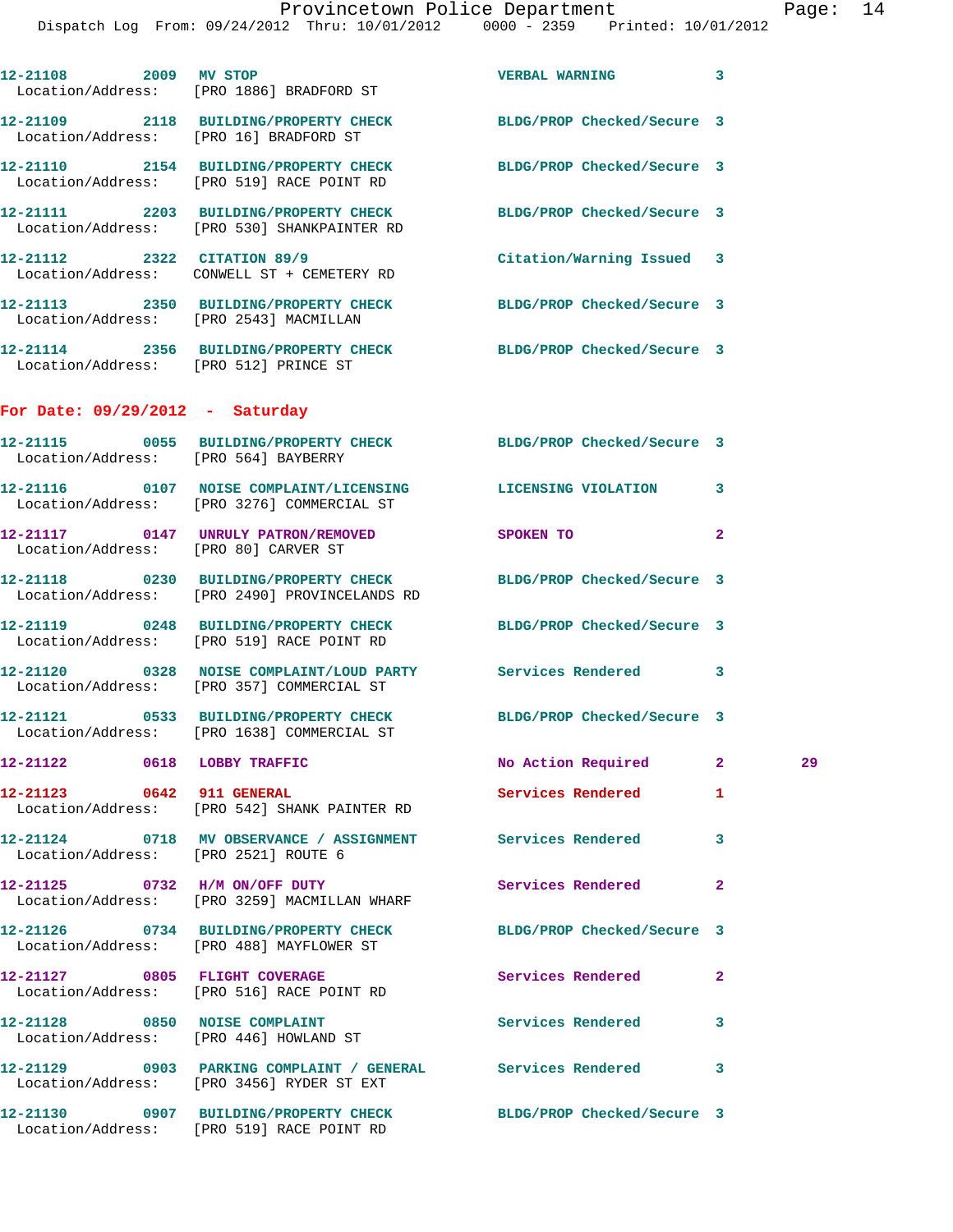Dispatch Log From: 09/24/2012 Thru: 10/01/2012 0000 - 2359 Printed: 10/01/2012

|                                                            | 12-21131 1006 PARK, WALK & TALK 1999 Services Rendered<br>Location: [PRO 3431] LOPES SQUARE                      |                            | $\overline{2}$               |
|------------------------------------------------------------|------------------------------------------------------------------------------------------------------------------|----------------------------|------------------------------|
|                                                            | 12-21132 1117 SUSPICIOUS ACTIVITY<br>Location/Address: [PRO 3259] MACMILLAN WHARF                                | SPOKEN TO                  | $\overline{2}$               |
|                                                            | 12-21133 1150 LOST WALLET<br>Location/Address: [PRO 542] SHANK PAINTER RD                                        | Services Rendered          | 3                            |
|                                                            | 12-21135 1251 MEDICAL EMERGENCY<br>Location/Address: [PRO 635] CREEK HILL RD                                     | <b>Services Rendered</b>   | 1                            |
| 12-21136 1342 MV STOP                                      | Location/Address: [PRO 2521] ROUTE 6                                                                             | <b>VERBAL WARNING</b>      | 3                            |
|                                                            | Location/Address: [PRO 191] COMMERCIAL ST                                                                        | Services Rendered          | 3                            |
| 12-21138 1507 MC COMPLAINT<br>Location/Address: ROUTE 6    |                                                                                                                  | <b>Unfounded</b>           | $\mathbf{2}$<br>$\mathbf{2}$ |
|                                                            | 12-21139 1628 BUILDING/PROPERTY CHECK BLDG/PROP Checked/Secure 3<br>Location/Address: [PRO 2898] JEROME SMITH RD |                            |                              |
| 12-21140   1644   MV DISABLED                              | Location/Address: [PRO 3392] COMMERCIAL ST                                                                       | Services Rendered          | $\mathbf{2}$                 |
| Location/Address: [PRO 3222] ALDEN ST                      | 12-21141 1658 MEDICAL EMERGENCY                                                                                  | Transported to Hospital 1  |                              |
| Location: DIKE LOT                                         | 12-21142 1725 ASSIST CITIZEN-LOST PARTIES Taken/Referred to Other 3                                              |                            |                              |
|                                                            | 12-21143 1735 ANIMAL CALL<br>Location/Address: [PRO 356] COMMERCIAL ST                                           | Services Rendered          | $\mathbf{2}$                 |
|                                                            | 12-21144 1737 MEDICAL EMERGENCY<br>Location/Address: [PRO 3222] ALDEN ST                                         | PATIENT REFUSAL            | 1                            |
|                                                            | 12-21145 1835 BUILDING/PROPERTY CHECK BLDG/PROP Checked/Secure 3<br>Location/Address: [PRO 519] RACE POINT RD    |                            |                              |
|                                                            | 12-21146 1835 PARKING COMPLAINT / GENERAL No Action Required<br>Location/Address: BANGS ST + COMMERCIAL ST       |                            | $\mathbf{3}$                 |
|                                                            | 12-21147 1844 LOST HEARING AID<br>Location/Address: [PRO 399] COMMERCIAL ST                                      | No Action Required         | 3                            |
| Location/Address: [PRO 2284] MACMILLAN                     | 12-21149 1847 BUILDING/PROPERTY CHECK                                                                            | BLD/PROP CHECKED UNSECUR 3 |                              |
| Location/Address: [PRO 2] ALDEN ST                         | 12-21148 1848 BUILDING/PROPERTY CHECK BLDG/PROP Checked/Secure 3                                                 |                            |                              |
| 12-21150 1920 MV STOP<br>Location/Address: BRADFORD ST EXT |                                                                                                                  | <b>VERBAL WARNING</b>      | 3                            |
|                                                            | 12-21151 1959 BUILDING/PROPERTY CHECK<br>Location/Address: [PRO 2206] COMMERCIAL ST                              | BLDG/PROP Checked/Secure 3 |                              |
|                                                            | 12-21152 2019 PARK, WALK & TALK<br>Location: [PRO 3431] LOPES SQUARE                                             | No Action Required         | $\overline{2}$               |
|                                                            | 12-21153 2023 BUILDING/PROPERTY CHECK<br>Location/Address: [PRO 2206] COMMERCIAL ST                              | BLDG/PROP Checked/Secure 3 |                              |
|                                                            | 12-21154 2031 MV OBSERVANCE / ASSIGNMENT No Action Required<br>Location/Address: ALDEN ST + BRADFORD ST          |                            | 3                            |
|                                                            | 12-21155 2102 BUILDING/PROPERTY CHECK BLDG/PROP Checked/Secure 3                                                 |                            |                              |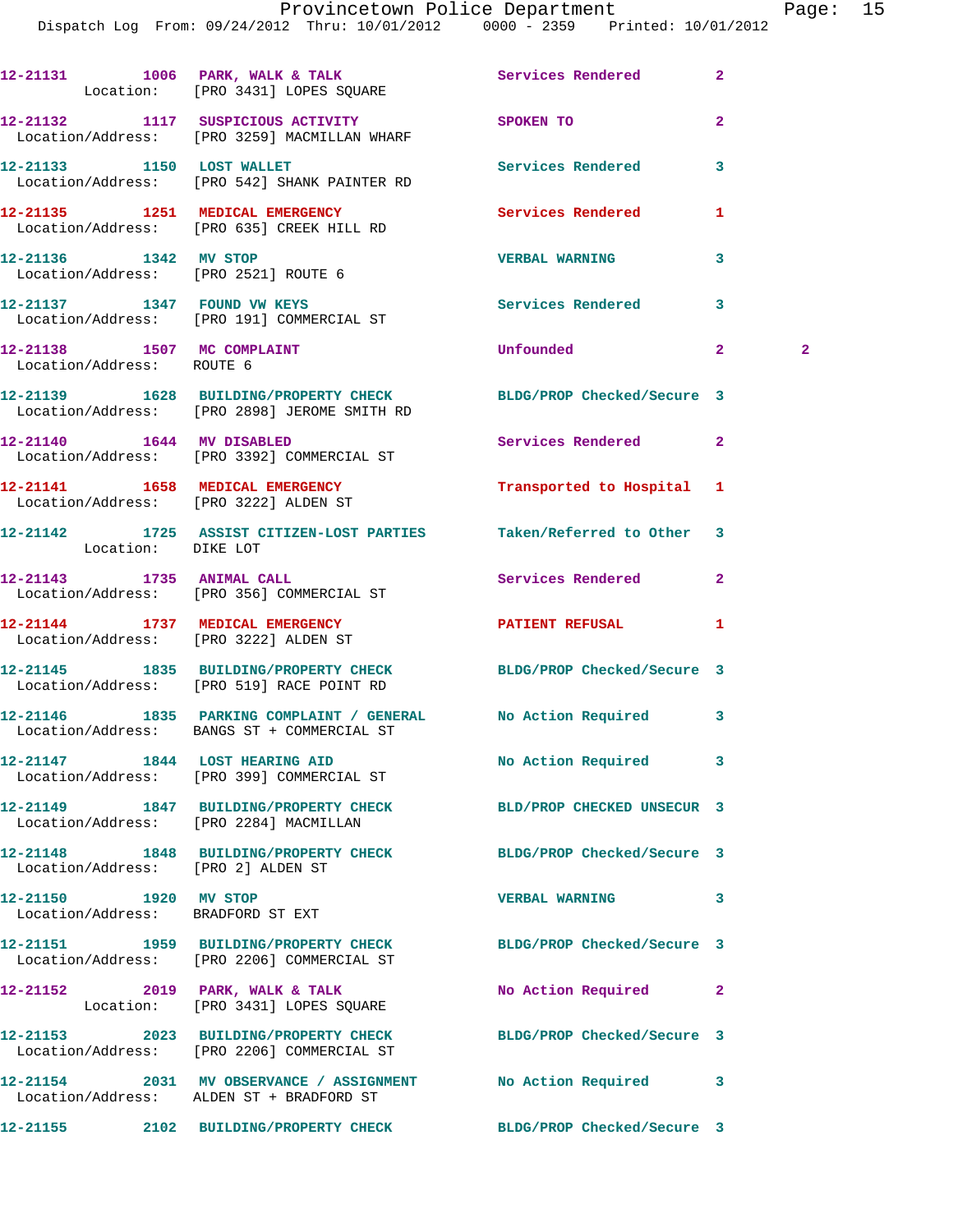|                                                        | Dispatch Log From: 09/24/2012 Thru: 10/01/2012 0000 - 2359 Printed: 10/01/2012                                  | Provincetown Police Department |              | Page: 16 |  |
|--------------------------------------------------------|-----------------------------------------------------------------------------------------------------------------|--------------------------------|--------------|----------|--|
|                                                        | Location/Address: [PRO 16] BRADFORD ST                                                                          |                                |              |          |  |
|                                                        | 12-21156 2127 BUILDING/PROPERTY CHECK BLDG/PROP Checked/Secure 3<br>Location/Address: [PRO 433] RYDER ST EXT    |                                |              |          |  |
| Location: CENTER ROAM                                  | 12-21157 2128 PARK, WALK & TALK NO Action Required 2                                                            |                                |              |          |  |
|                                                        | 12-21158 2142 BUILDING/PROPERTY CHECK BLDG/PROP Checked/Secure 3<br>Location/Address: [PRO 175] COMMERCIAL ST   |                                |              |          |  |
|                                                        | 12-21159 2156 BAR CHECK<br>Location/Address: [PRO 2737] COMMERCIAL ST                                           | No Action Required             | $\mathbf{2}$ |          |  |
|                                                        | 12-21160 2156 BAR CHECK<br>Location/Address: [PRO 272] COMMERCIAL ST                                            | No Action Required             | $\mathbf{2}$ |          |  |
|                                                        | 12-21162 2235 MEDICAL EMERGENCY<br>Location/Address: [PRO 106] COMMERCIAL ST                                    | Transported to Hospital 1      |              |          |  |
|                                                        | 12-21163 2237 NOISE COMPLAINT<br>Location/Address: [PRO 444] HIGH POLE HILL                                     | No Action Required 3           |              |          |  |
|                                                        | 12-21165 2327 BUILDING/PROPERTY CHECK BLDG/PROP Checked/Secure 3<br>Location/Address: [PRO 530] SHANKPAINTER RD |                                |              |          |  |
|                                                        | 12-21167 2351 BUILDING/PROPERTY CHECK BLDG/PROP Checked/Secure 3<br>Location/Address: [PRO 306] COMMERCIAL ST   |                                |              |          |  |
|                                                        | 12-21169 2357 PARK, WALK & TALK STARE Services Rendered 2<br>Location/Address: [PRO 2222] COMMERCIAL ST         |                                |              |          |  |
| For Date: 09/30/2012 - Sunday                          |                                                                                                                 |                                |              |          |  |
|                                                        | 12-21168 0000 INFO SERVICES - LOBBY Services Rendered 2<br>Location/Address: [PRO 542] SHANK PAINTER RD         |                                |              | 17       |  |
| 12-21170 0014 MV STOP<br>Location/Address: BRADFORD ST |                                                                                                                 | <b>VERBAL WARNING</b>          | 3            |          |  |
| 12-21171 0028 MV STOP                                  | Location/Address: [PRO 58] BRADFORD ST<br>Refer To $P/C:$ 12-322-AR                                             | Arrest(s) Made                 | 3            |          |  |
| 12-21173 0031 GENERAL INFO                             |                                                                                                                 | No Action Required             | 3            |          |  |
|                                                        | 12-21172 0032 DOMESTIC DISTURBANCE/ASSAULT<br>Location/Address: [PRO 94] BRADFORD ST                            | Could Not Locate               | 1            |          |  |
|                                                        | 12-21174 0042 SUSPICIOUS ACTIVITY<br>Location/Address: [PRO 965] KIMBERLY LN                                    | Could Not Locate               | $\mathbf{2}$ |          |  |
|                                                        | 12-21175 0200 BUILDING/PROPERTY CHECK<br>Location/Address: [PRO 3259] MACMILLAN                                 | BLDG/PROP Checked/Secure 3     |              |          |  |
|                                                        | 12-21176 0232 BUILDING/PROPERTY CHECK<br>Location/Address: [PRO 3296] SHANKPAINTER RD                           | BLDG/PROP Checked/Secure 3     |              |          |  |
|                                                        | 12-21177 0250 MEDICAL EMERGENCY<br>Location/Address: BAYBERRY AVE + WEST VINE ST                                | <b>PATIENT REFUSAL</b>         | 1            |          |  |
|                                                        | 12-21178 0430 BUILDING/PROPERTY CHECK BLDG/PROP Checked/Secure 3<br>Location/Address: [PRO 440] HARRY KEMP WAY  |                                |              |          |  |
|                                                        | 12-21179 0511 BUILDING/PROPERTY CHECK<br>Location/Address: [PRO 545] SHANK PAINTER RD                           | BLDG/PROP Checked/Secure 3     |              |          |  |
|                                                        | 12-21181 0732 HARBORMASTER ON/OFF DUTY<br>Location/Address: [PRO 2543] MACMILLAN WHARF                          | No Action Required             | $\mathbf{2}$ |          |  |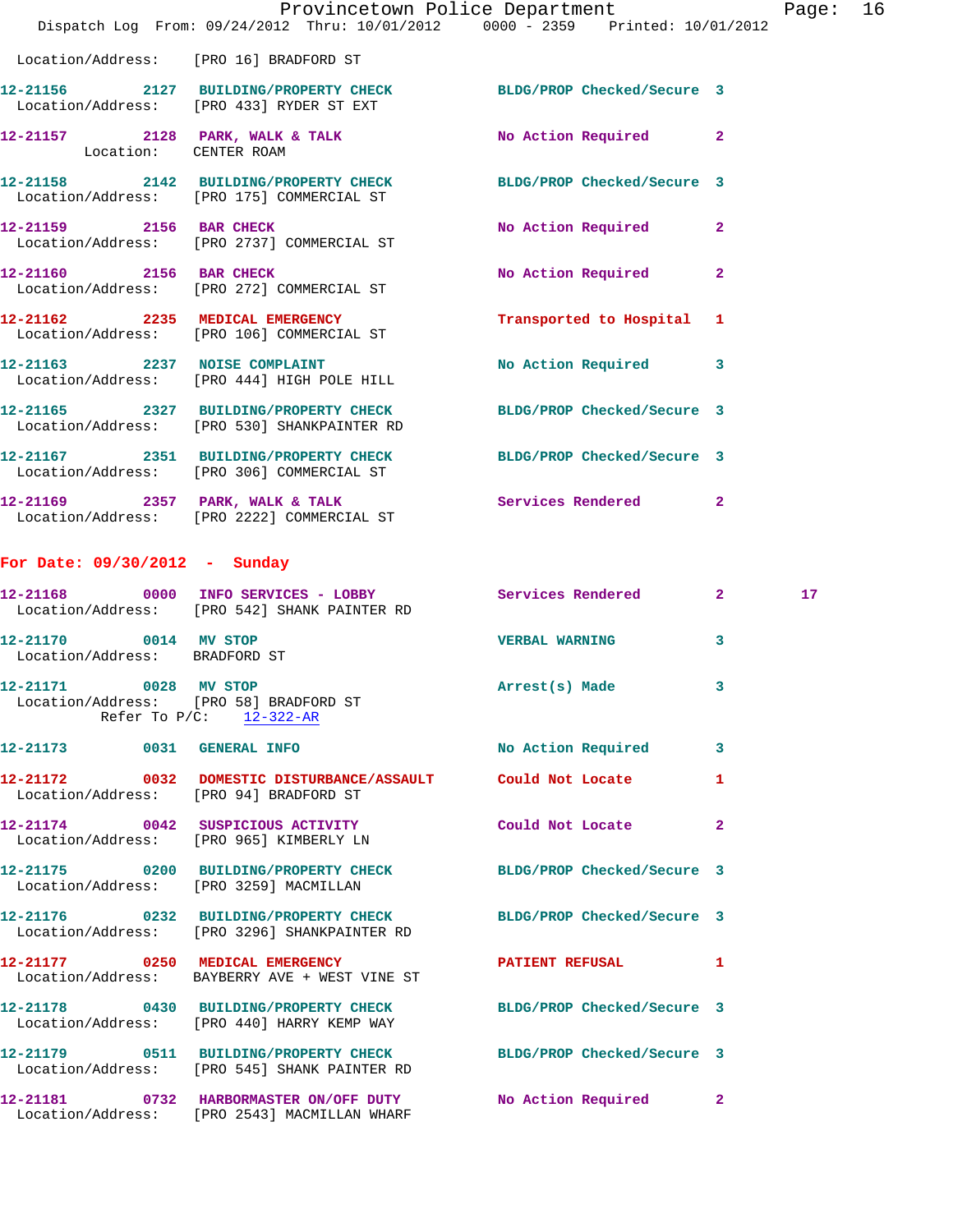|                                                             | Provincetown Police Department Page: 17<br>Dispatch Log From: 09/24/2012 Thru: 10/01/2012  0000 - 2359  Printed: 10/01/2012 |                                                                                                                |                         |   |  |
|-------------------------------------------------------------|-----------------------------------------------------------------------------------------------------------------------------|----------------------------------------------------------------------------------------------------------------|-------------------------|---|--|
|                                                             | 12-21182 0818 BUILDING/PROPERTY CHECK BLDG/PROP Checked/Secure 3<br>Location/Address: [PRO 2483] COMMERCIAL ST              |                                                                                                                |                         |   |  |
|                                                             | 12-21183 0820 BUILDING/PROPERTY CHECK BLDG/PROP Checked/Secure 3<br>Location/Address: [PRO 2483] COMMERCIAL ST              |                                                                                                                |                         |   |  |
| Location/Address: [PRO 521] ROUTE 6                         | 12-21184 0849 BUILDING/PROPERTY CHECK Services Rendered 3                                                                   |                                                                                                                |                         |   |  |
|                                                             | 12-21185 0906 MEDICAL EMERGENCY<br>Location/Address: [PRO 3222] ALDEN ST                                                    | Transported to Hospital 1                                                                                      |                         |   |  |
|                                                             | 12-21186 1000 REASSURANCE CHECK<br>Location/Address: [PRO 3632] COMMERCIAL ST                                               | Services Rendered 3                                                                                            |                         |   |  |
|                                                             | 12-21187 1036 191 OUT OF TOWN<br>Location/Address: [PRO 542] SHANK PAINTER RD                                               | No Action Required 1                                                                                           |                         |   |  |
|                                                             | 12-21188 1039 LOST/STOLEN PROPERTY<br>Location/Address: [PRO 542] SHANK PAINTER RD                                          | SPOKEN TO THE STREET OF THE STREET OF THE STREET OF THE STREET OF THE STREET OF THE STREET OF THE STREET OF TH | $\overline{\mathbf{3}}$ |   |  |
|                                                             | 12-21189 1111 BUILDING/PROPERTY CHECK BLDG/PROP Checked/Secure 3<br>Location/Address: [PRO 3317] CEMETERY RD                |                                                                                                                |                         |   |  |
|                                                             |                                                                                                                             | Services Rendered 3                                                                                            |                         |   |  |
|                                                             | 12-21191 1146 MEDICAL EMERGENCY<br>Location/Address: [PRO 3670] SHANK PAINTER RD                                            | Services Rendered 1                                                                                            |                         |   |  |
| Refer To Arrest: 12-323-AR                                  | 12-21192 1152 MEDICAL EMERGENCY<br>Location/Address: [PRO 2965] COMMERCIAL ST                                               | Arrest(s) Made                                                                                                 | $\mathbf{1}$            |   |  |
|                                                             | 12-21193 1209 ANIMAL CALL<br>Location/Address: [PRO 2931] COMMERCIAL ST                                                     | Services Rendered                                                                                              | $\mathbf{2}$            |   |  |
|                                                             | 12-21194 1248 LOST WHITE IPHONE 5ervices Rendered 3<br>Location/Address: [PRO 105] COMMERCIAL ST                            |                                                                                                                |                         |   |  |
|                                                             | 12-21195 1353 VACATION FRAUD<br>Location/Address: [PRO 542] SHANK PAINTER RD                                                | SPOKEN TO                                                                                                      | $\mathbf{2}$            |   |  |
| 12-21196 1429 PET PARADE<br>Location/Address: COMMERCIAL ST |                                                                                                                             | Services Rendered                                                                                              | 3                       |   |  |
|                                                             | 12-21197 1512 MV COMPLAINT-LOCKOUT No Action Required 2<br>Location/Address: [PRO 1668] WHORFS CT                           |                                                                                                                |                         |   |  |
| Location/Address: PEARL ST                                  | 12-21198 1525 LANDLORD/TENANT COMPLAINT SPOKEN TO                                                                           |                                                                                                                | $\mathbf{2}$            |   |  |
|                                                             | 12-21199 1549 TRAFFIC CONTROL<br>Location/Address: [PRO 1653] PRISCILLA ALDEN RD                                            | Services Rendered                                                                                              | 3                       |   |  |
|                                                             | 12-21200 1559 LOST BLACK PURSE/FOUND<br>Location/Address: [PRO 105] COMMERCIAL ST                                           | No Action Required 3                                                                                           |                         | 1 |  |
|                                                             | Location/Address: [PRO 451] JOHNSON ST                                                                                      | Services Rendered                                                                                              | 1                       |   |  |
|                                                             | 12-21202 1623 ANIMAL CALL<br>Location/Address: [PRO 864] COMMERCIAL ST                                                      | Services Rendered 2                                                                                            |                         |   |  |
| Location/Address: MACMILLAN WHARF                           | 12-21203 1628 SUSPICIOUS ACTIVITY                                                                                           | Unfounded                                                                                                      | $\mathbf{2}$            |   |  |
|                                                             | 12-21204 1707 BUILDING/PROPERTY CHECK BLDG/PROP Checked/Secure 3<br>Location/Address: [PRO 564] BAYBERRY AVE                |                                                                                                                |                         |   |  |
|                                                             | 12-21205 1723 STOLEN WALLET FROM M/V                                                                                        | <b>No Action Required</b>                                                                                      | $\mathbf{3}$            |   |  |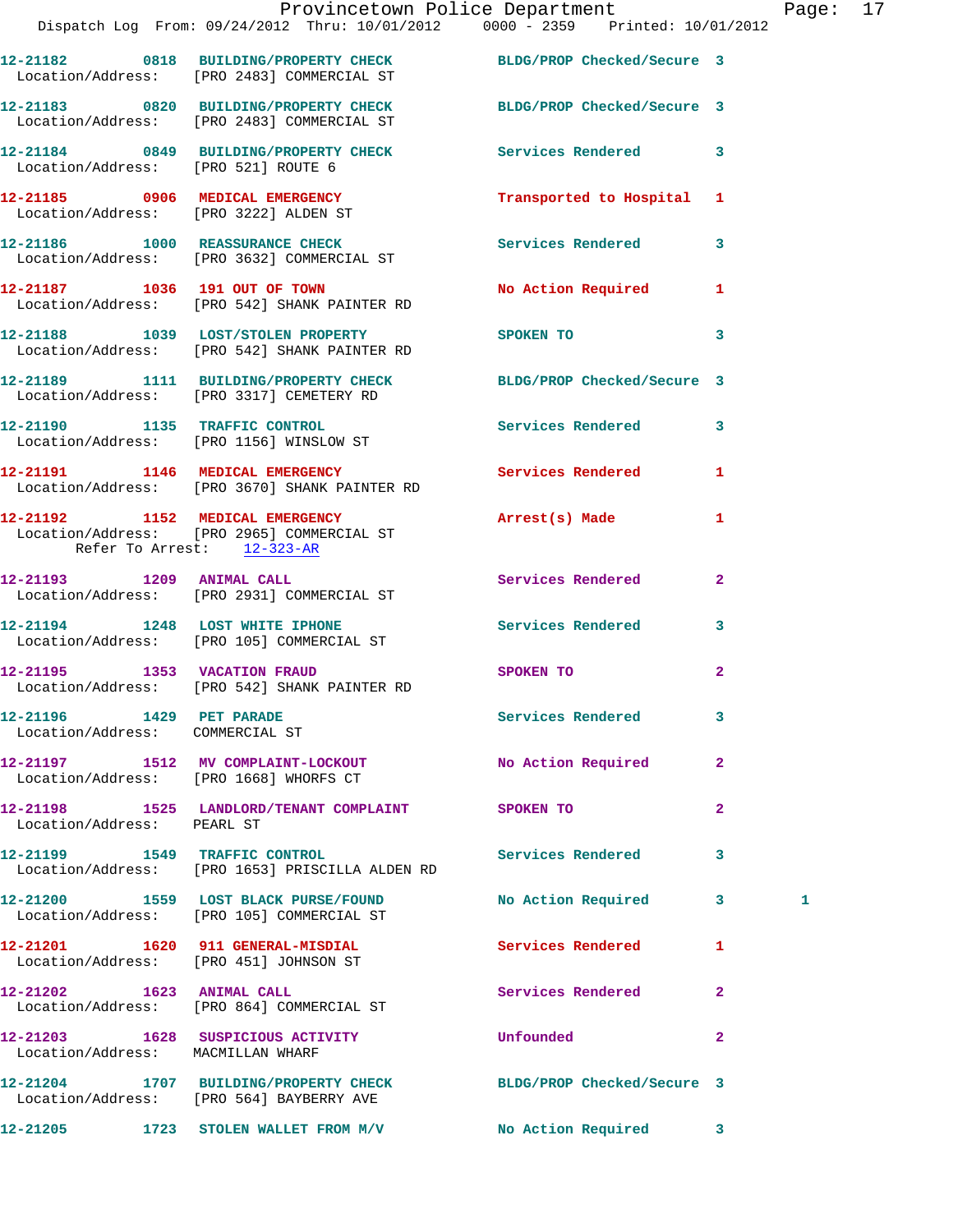|                                                               | Provincetown Police Department                                                                                  |                            |                         |
|---------------------------------------------------------------|-----------------------------------------------------------------------------------------------------------------|----------------------------|-------------------------|
|                                                               | Dispatch Log From: 09/24/2012 Thru: 10/01/2012 0000 - 2359 Printed: 10/01/2012                                  |                            |                         |
|                                                               | Location/Address: [PRO 2580] ROUTE 6                                                                            |                            |                         |
|                                                               | 12-21206 1836 BUILDING/PROPERTY CHECK BLDG/PROP Checked/Secure 3<br>Location/Address: [PRO 519] RACE POINT RD   |                            |                         |
| Location: CENTER ROAM                                         | 12-21207 1900 PARK, WALK & TALK                                                                                 | <b>No Action Required</b>  | $\mathbf{2}$            |
| 12-21208 1910 MV STOP                                         | Location/Address: SHANK PAINTER RD + CAPTAIN BERTIE RD                                                          | <b>VERBAL WARNING</b>      | $\overline{\mathbf{3}}$ |
|                                                               | 12-21209 2026 BUILDING/PROPERTY CHECK BLDG/PROP Checked/Secure 3<br>Location/Address: [PRO 175] COMMERCIAL ST   |                            |                         |
| 12-21210 2052 MV STOP                                         | Location/Address: WINSLOW ST + BRADFORD ST                                                                      | <b>VERBAL WARNING</b>      | 3                       |
|                                                               | 12-21211 2125 BUILDING/PROPERTY CHECK BLDG/PROP Checked/Secure 3<br>Location/Address: [PRO 16] BRADFORD ST      |                            |                         |
| 12-21212 2128 MV STOP<br>Location/Address: ROUTE 6            |                                                                                                                 | <b>VERBAL WARNING</b>      | 3                       |
|                                                               | 12-21213 2152 MV COMPLAINT-ERRATIC<br>Location/Address: RACE POINT RD + ROUTE 6                                 | No Action Required         | $\overline{a}$          |
|                                                               | 12-21215 2159 ASSIST AGENCY / BOLO<br>Location/Address: [PRO 2490] PROVINCELANDS RD                             | No Action Required         | 3                       |
| Location/Address: TINYS WAY                                   | 12-21214 2207 COMPLAINT-POWER OUTAGE                                                                            | No Action Required         | 3                       |
|                                                               | 12-21216 2230 BUILDING/PROPERTY CHECK<br>Location/Address: [PRO 2206] COMMERCIAL ST                             | BLDG/PROP Checked/Secure 3 |                         |
| Location/Address: SHANKPAINTER RD                             | 12-21217 2307 ALARM - GENERAL                                                                                   | False Alarm                | 1                       |
|                                                               | 12-21218 2340 BUILDING/PROPERTY CHECK BLDG/PROP Checked/Secure 3<br>Location/Address: [PRO 530] SHANKPAINTER RD |                            |                         |
| 12-21219 2357 ALARM - GENERAL<br>Location/Address: FREEMAN ST |                                                                                                                 | False Alarm                | 1                       |
| For Date: $10/01/2012$ - Monday                               |                                                                                                                 |                            |                         |

Page: 18

| 12-21220 0000 LOBBY TRAFFIC | Location/Address: [PRO 542] SHANK PAINTER RD                                                                       | Services Rendered 2       |   | $\mathbf{1}$ |
|-----------------------------|--------------------------------------------------------------------------------------------------------------------|---------------------------|---|--------------|
|                             | 12-21221 0014 BUILDING/PROPERTY CHECK BLDG/PROP Checked/Secure 3<br>Location/Address: [PRO 519] RACE POINT RD      |                           |   |              |
| 12-21222 0040 MV STOP       | Location/Address: [PRO 3004] BRADFORD ST                                                                           | <b>VERBAL WARNING</b>     | 3 |              |
|                             | 12-21223 0041 BUILDING/PROPERTY CHECK BLDG/PROP Checked/Secure 3<br>Location/Address: [PRO 444] HIGH POLE          |                           |   |              |
|                             | 12-21224      0044   MV OBSERVANCE / ASSIGNMENT      Services Rendered<br>Location/Address: BRADFORD ST + RYDER ST |                           | 3 |              |
| 12-21225 0048 MV STOP       | Location/Address: [PRO 731] BRADFORD ST                                                                            | Citation/Warning Issued 3 |   |              |
|                             | 12-21226      0118   MV OBSERVANCE / ASSIGNMENT      Services Rendered<br>Location/Address: [PRO 595] BRADFORD ST  |                           | 3 |              |
| 12-21227 0135 GENERAL INFO  |                                                                                                                    | No Action Required        | 3 |              |
| 12-21228                    | 0145 MV STOP                                                                                                       | <b>VERBAL WARNING</b>     | 3 |              |